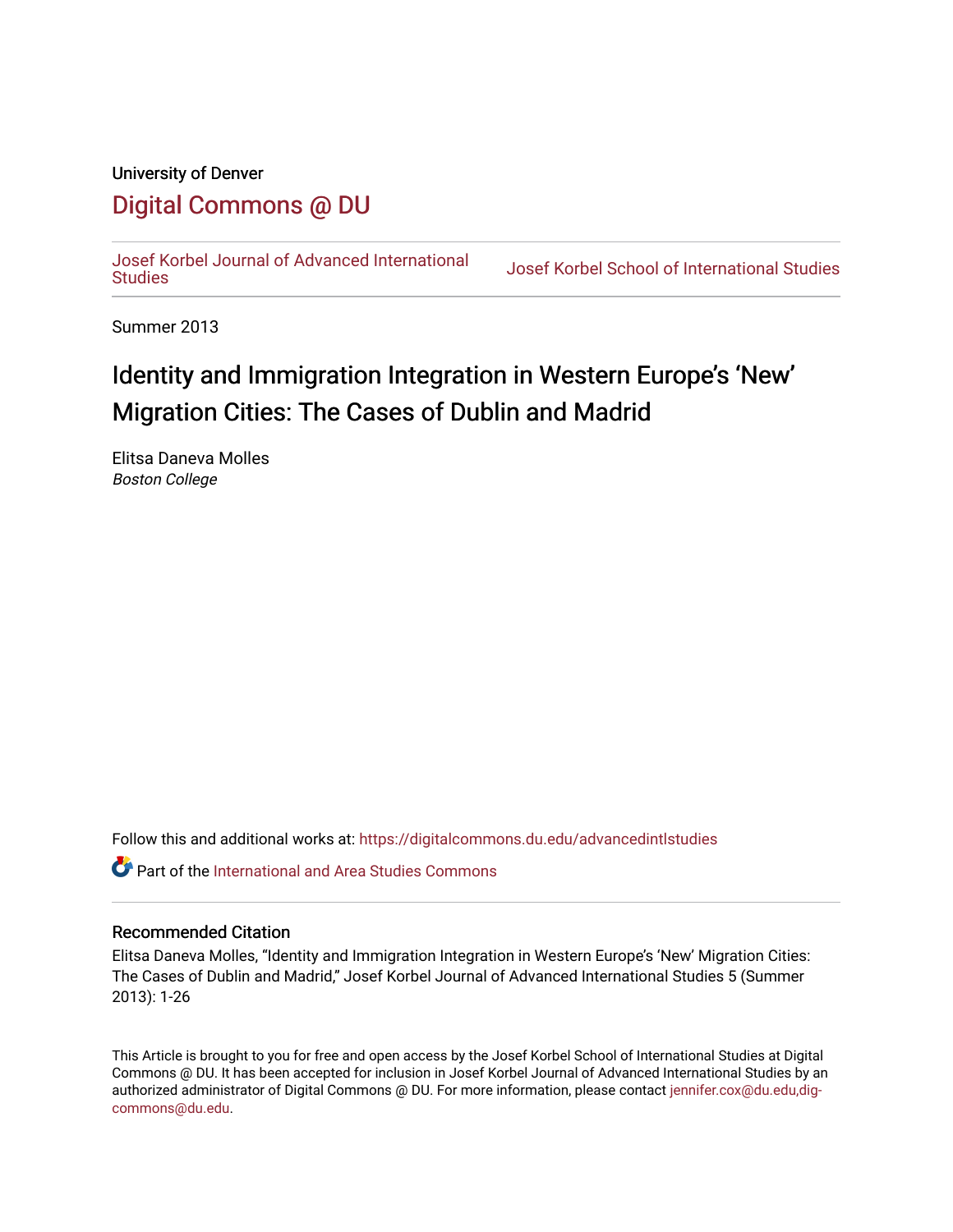Identity and Immigration Integration in Western Europe's 'New' Migration Cities: The Cases of Dublin and Madrid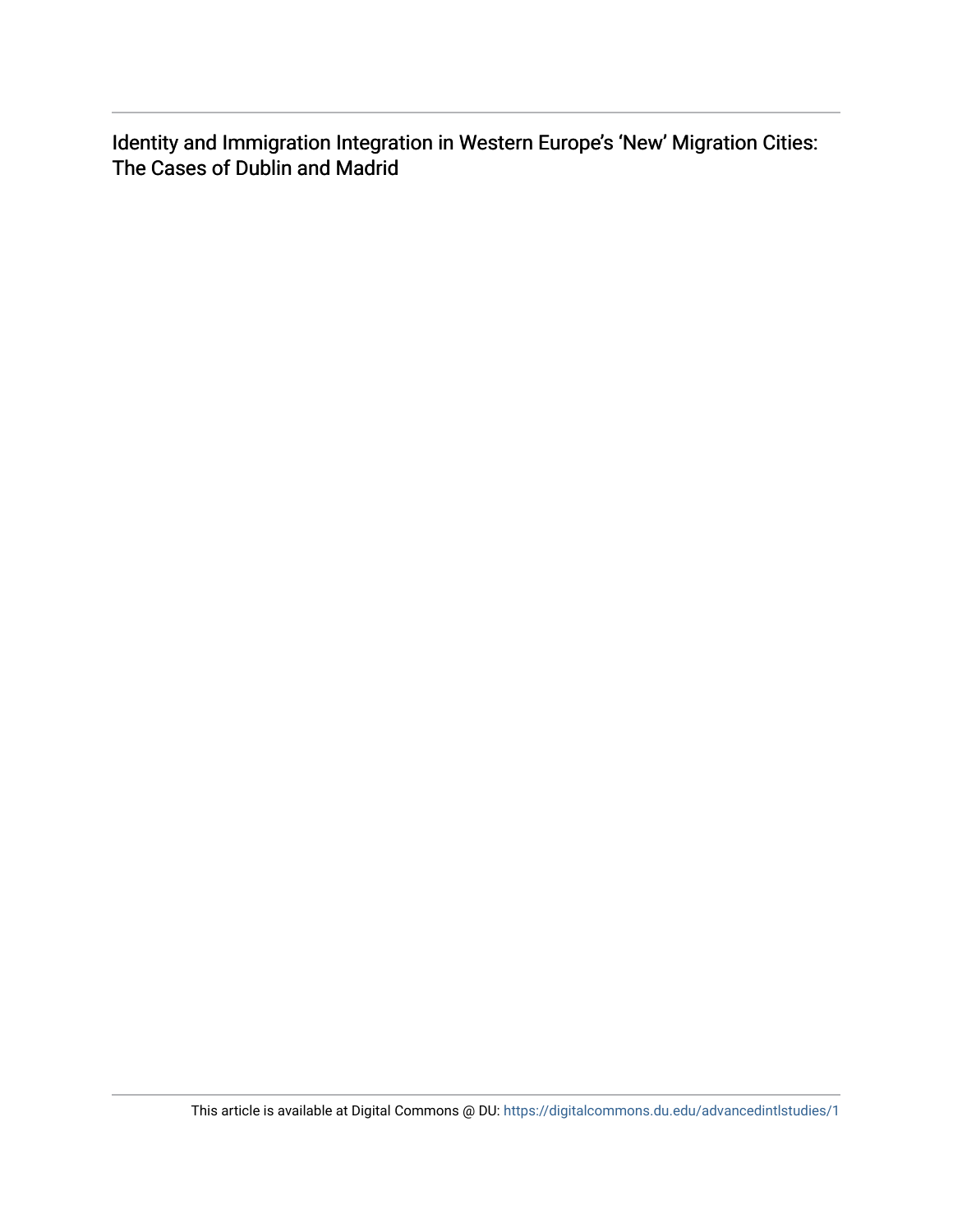## **Identity and Immigrant Integration in Western Europe's "New" Migration Cities**

### **THE CASES OF DUBLIN AND MADRID**

ELITSA DANEVA MOLLES Boston College Ph.D. Candidate, Comparative Politics

 $\overline{a}$ 

As Ireland and Spain transformed into immigration countries in the early 2000s, they attracted comparatively large immigrant populations, especially to their largest cities. Nonetheless, the immigrant communities in Dublin and Madrid differ significantly in their composition, the reaction they have elicited from the host society, and their ability to incorporate in their new environment. This paper explores the factors that influence immigrant reception and integration in new immigration spaces like Dublin and Madrid. While acknowledging the significance of social networks, economic interest, and party politics, it instead focuses on the identity characteristics, both those of the newcomers and their host societies, in determining the exclusion and inclusion that different ethnic communities face. Further, the article examines how the host society's inclusion-exclusion dynamics interact with the immigrants' own perceptions of belonging or isolation to produce certain political, economic, and social integration outcomes. The argument is explored for Poles and Nigerians in Dublin and Bulgarians and Ecuadorians in  $Madrid.<sup>1</sup>$ 

**F**ollowing a boom that moved them from the European economic periphery to its forefront in the early 2000s, Ireland and Spain transformed from exporters of labor to immigration countries receiving foreign workers themselves. Various ethnic groups are now interacting among each other and with their hosts, especially in these new immigration countries' largest cities – Madrid and Dublin. Nonetheless, the foreign population in Dublin remains white, Catholic, and European, with non-European immigrants largely marginalized. The immigrant community in Madrid, alternatively, is ethnically diverse, with workers from Eastern Europe, Latin America and North Africa competing for economic and social resources.

<sup>&</sup>lt;sup>1</sup>The author would like to thank her academic advisor, Dr. Gerald Easter, for his invaluable guidance and support, and Dr. Nancy Foner for her constructive suggestions on this paper. The researcher can be contacted at [daneva@bc.edu.](mailto:daneva@bc.edu)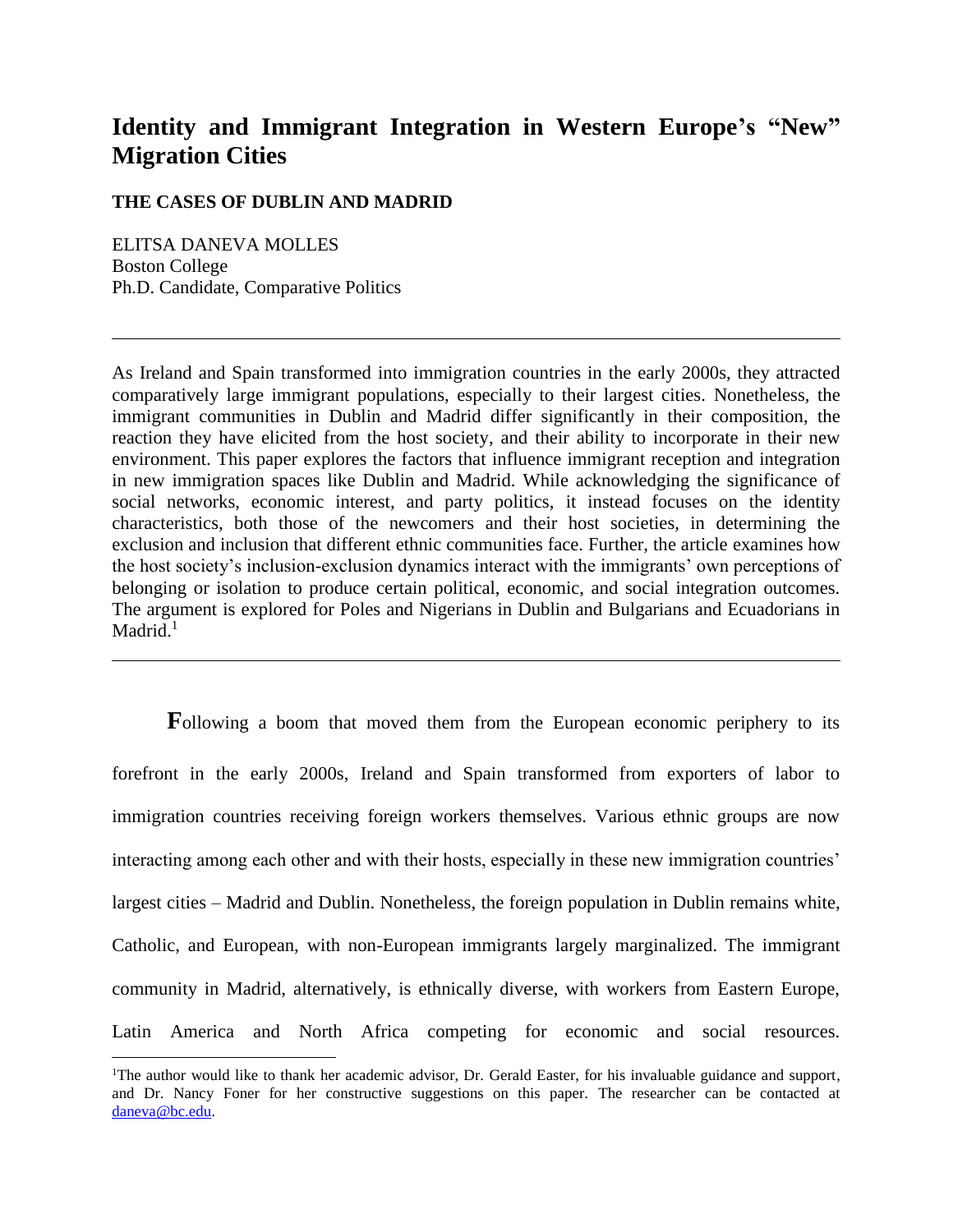With economic downturn, Ireland and Spain are struggling to define the contours of exclusion and inclusion and successfully accommodate the new European and non-European immigrant communities in their midst with varying degrees of success. While Nigerians have generally settled in Ireland, they experience rejection in the social sphere and are often displaced by the Polish from Dublin's lower-skilled labor market (Central Statistical Office, 2006-2011; Fanning 2011; Immigrants Council of Ireland, 2008; henceforth ICI). While the Polish were welcomed with open arms in the mid-2000s, they are still exploited in the economic sphere and do not fully belong in Ireland (*The Independent* 2006; Krings 2010). Bulgarians travelled to Madrid due to common sentiments with the Spanish, yet were received with suspicion by their hosts and remain relatively isolated. Moroccan immigrants are marginalized in all spheres regardless of a lengthy residence and shared history with Spaniards. While somewhat isolated economically, Ecuadorian immigrants are generally accepted in their new home in Madrid.<sup>2</sup>

The objective of this article is to disentangle variations in reception and assimilation by surveying the experience of the immigrant worker in new Western European immigration cities like Dublin and Madrid. Consequently, it poses the question: What determines integration outcomes in new Western European immigration spaces? To respond to this question, the paper considers: 1) How can immigrant integration be defined and gauged in the Western European context?; 2) On what basis are inclusion and exclusion of the immigrant "Other" constructed in Western European receiving societies?; 3) How do inclusion-exclusion dynamics affect integration outcomes?

The article addresses these questions using the cases of Poles and Nigerians in Dublin and Bulgarians and Ecuadorians in Madrid. In particular, it focuses on how identity characteristics,

<sup>&</sup>lt;sup>2</sup> Confidential respondents, personal interviews, February  $23 - May 11$ ,  $2011$ , Madrid.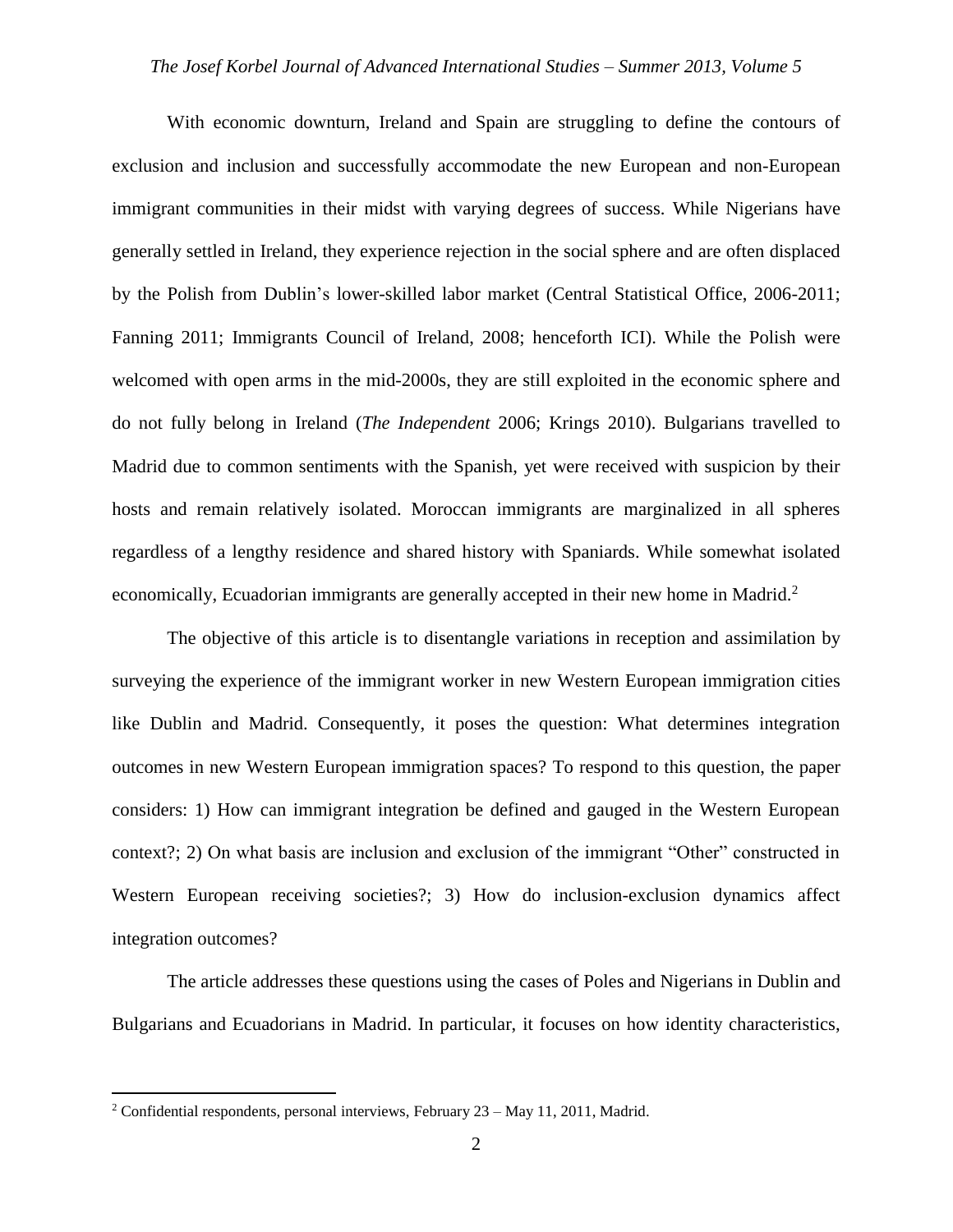both those of the newcomers and their host societies, produce certain political, economic, and social integration outcomes.

#### **The Migration Literature**

The migration literature has provided answers to the three research questions this paper poses. First, what is integration? Integration has been interpreted as assimilation, where integration is successful if immigrants become "similar and equal to us" (Papadapoulos 2011). The emphasis is on national identity, values, and social cohesion (Etzinger 2005; Joppke and Morwaska 2003). On the other hand, a multicultural model follows a "different-but-equal-to-us" logic. Cultural pluralism and the emancipation of ethnic minorities are institutionalized, where integration occurs "with retention of identity" (Papadapoulos 2011; Scholten 2011). A final paradigm emphasizes immigrants' participation in the host society's distinct spheres, like education, the labor market, or the welfare state (Boswell and Geddes 2011). In one example, Etzinger (2000) identifies three domains of integration - the legal-political, the cultural, and the socioeconomic, while in another Freeman (2004) discusses incorporation in the domains of state, market, culture, and welfare. This analysis roughly mirrors Freeman's approach and considers integration in the receiving community's separate spheres.

Second, how are inclusion and exclusion constructed in the Western European context? Current scholarship attributes exclusion and inclusion dynamics to an economic-rational, a social network, or a political-institutional logic. According to the economic approach, immigrants are accepted when they provide Western European countries with cheap labor in economic sectors undesirable to native workers (Piore 1979) and serve the economic interests of the receiving state or its concentrated interests groups (Freeman 1995; Messina 2007). Foreign laborers are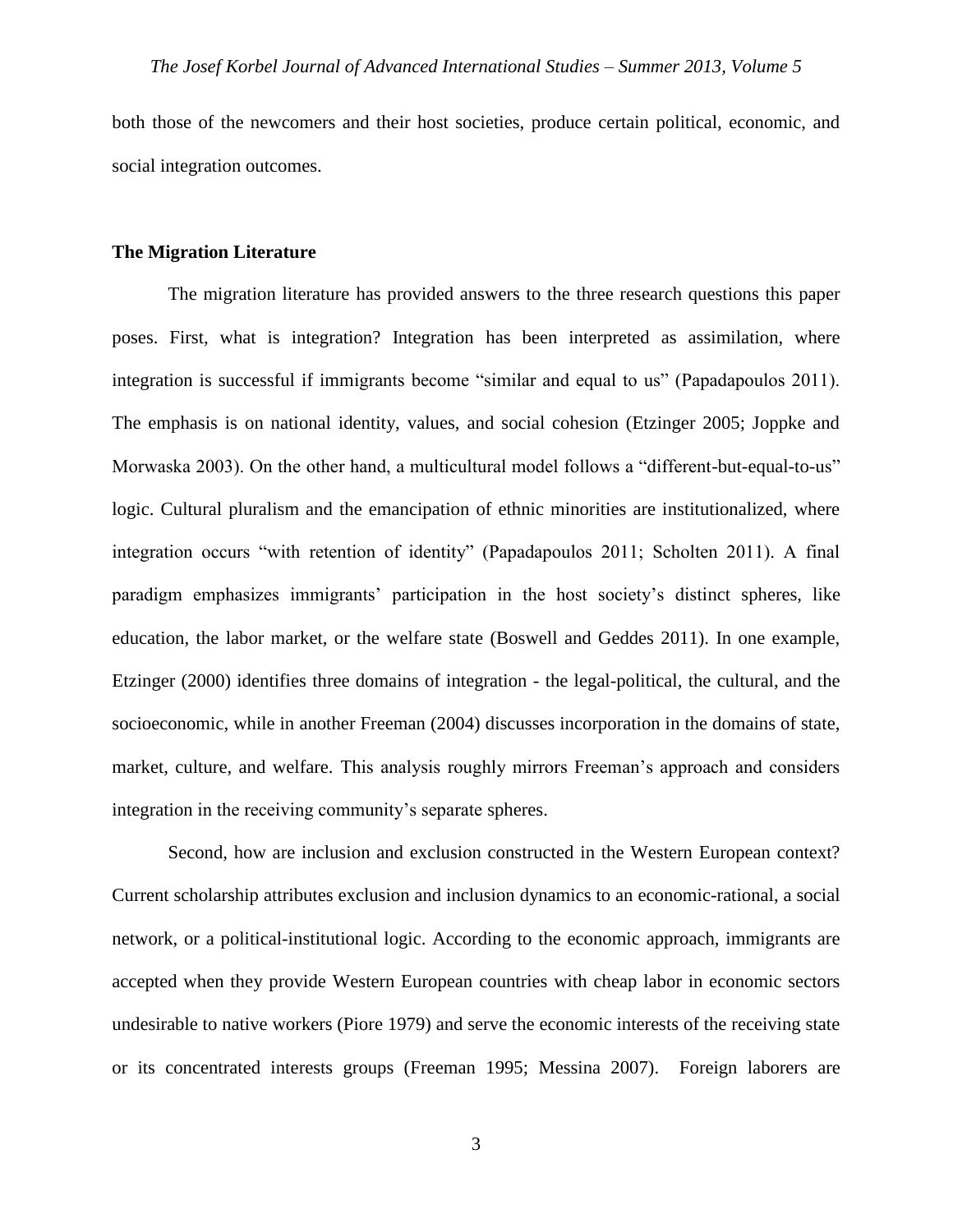excluded when they compete with nationals for scarce resources like jobs, wages, or welfare benefits (Von Tubergen, Maas and Flap 2004).

Alternatively, the social network approach suggests that labor mobility occurs when "webs of connectivity" between sending and receiving countries, as well as migrant-supporting institutions in the receiving state, facilitate migration (Faist 2000; Massey et al. 1987). Longerestablished immigrant groups in possession of high levels of "ethnic capital" are better received by their host societies (Zhou and Logan 1989).

According to the political-institutional approach, exclusion and inclusion reflect the national institutional context of the receiving state (Ireland 2000). They are further shaped by the opportunities resulting from national interest group politics and the efforts of national administrators (Guiraudon 1998), courts (Joppke 1999), or employers (Freeman 1995). Migrants are rejected with the break-up of traditional state structures and the rise of anti-immigrant parties (Betz 1991; Messina 1989) and are generally included in states with left-wing governments (Lenski 1966).

While all three approaches raise significant points, they tend to omit non-material variables and the issues of cultural distance and identity politics which define immigration discourse today (Hainmüeller and Hiscox 2007; Hayes and Dowds 2006). The preferred level of analysis is the national (Brubaker 1992) or the supranational (Lavenex 2007), with less attention to the local level, where exclusion and inclusion patterns are most prominent (Money 1999). While exclusion-inclusion dynamics and immigration policy are significant predictors of immigrant incorporation, the connection is rarely established.

Thirdly, how do exclusion and inclusion factors figure in immigrant integration? The literature is dedicated mostly to the relationship between immigration and the erosion or

4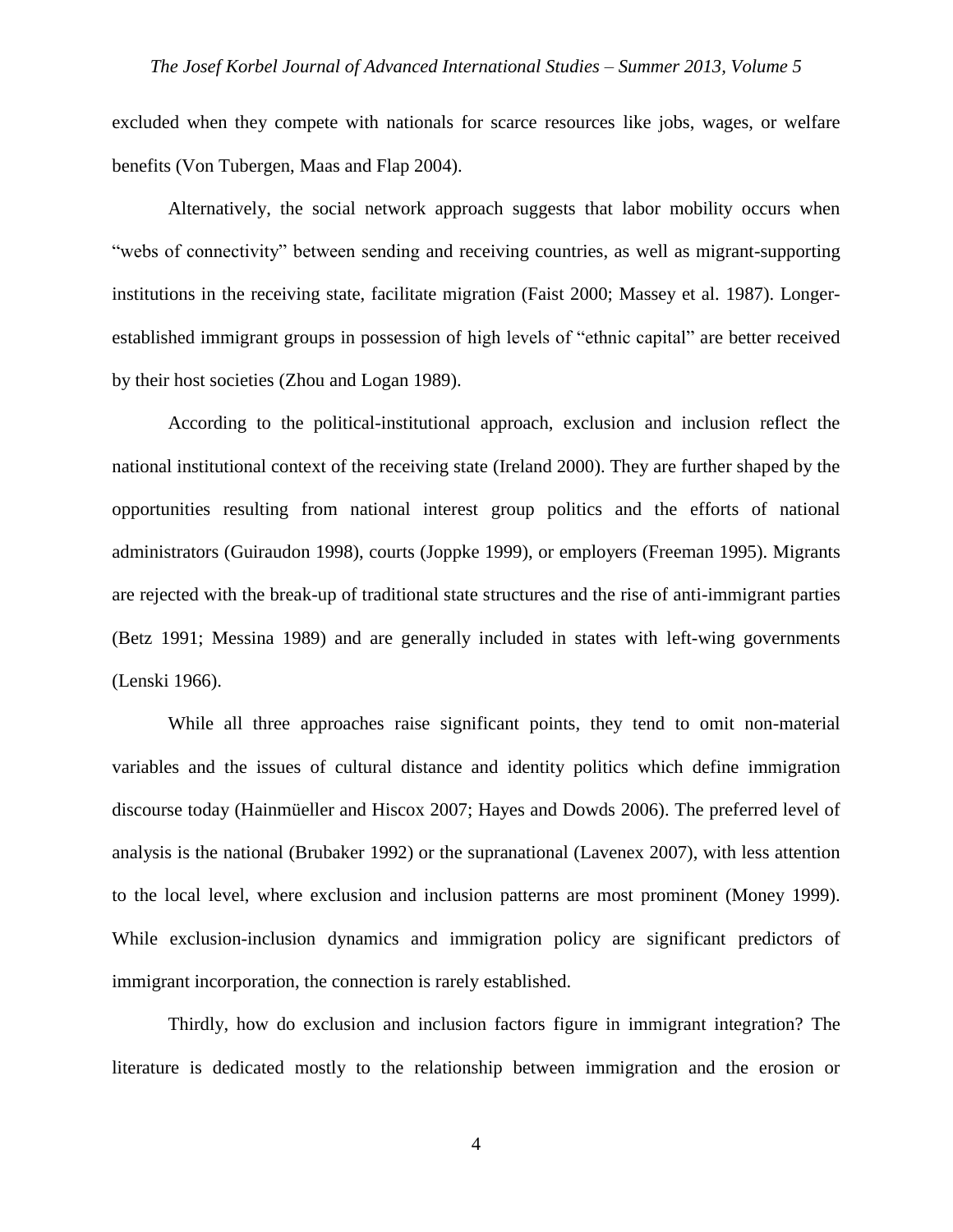continued significance of the national state rather than the connection between immigration and integration policy. Consequently, immigrant integration is most commonly attributed to the institutional conditions, actors, and practices of the state (Castles and Miller 2003; Hammar 1985).

Assimilation policy depends on "cultural idioms of nationhood," or citizenship models and discourses (Brubaker 1992). Civic and ethnic citizenship regimes interact with distinct integration models to produce certain political opportunity structures for immigrant incorporation (Koopmans et al. 2005; Statham 1999). Incorporation also stems from the structures of key state institutions, like the welfare or educational systems, and the points of access they offer to the immigrant (Crul and Vermeulen 2003; Dörr and Faist 1997; Faist 1994). Institutions could be path-dependent, where historical ideas and past experiences define state structures and determine integration models today (Favell 1998; Hansen 2002).

Alternatively, the state is considered to be constrained in its ability to exclude, include or integrate the immigrant "Other" by the forces of globalization and supranationalism. Thickening economic interdependence forces liberal states to grant rights to all of their residents regardless of nationality (Hollifield 1992). Increasingly porous national borders and the rise of "postnational" membership have undermined the state's ability to dictate the conditions under which immigrant communities are incorporated (Jacobson 1996; Soysal 1994). European Union integration imposes communal immigration and integration prerogatives on individual European states, thus precluding them from defining belonging, citizenship or assimilation unilaterally (Bauböck 2006; Geddes 1998; Guiraudon 1998).

Some authors find that the characteristics of the immigrant rather than the state affect integration outcomes. Immigrants' language, education, or work experience determine

5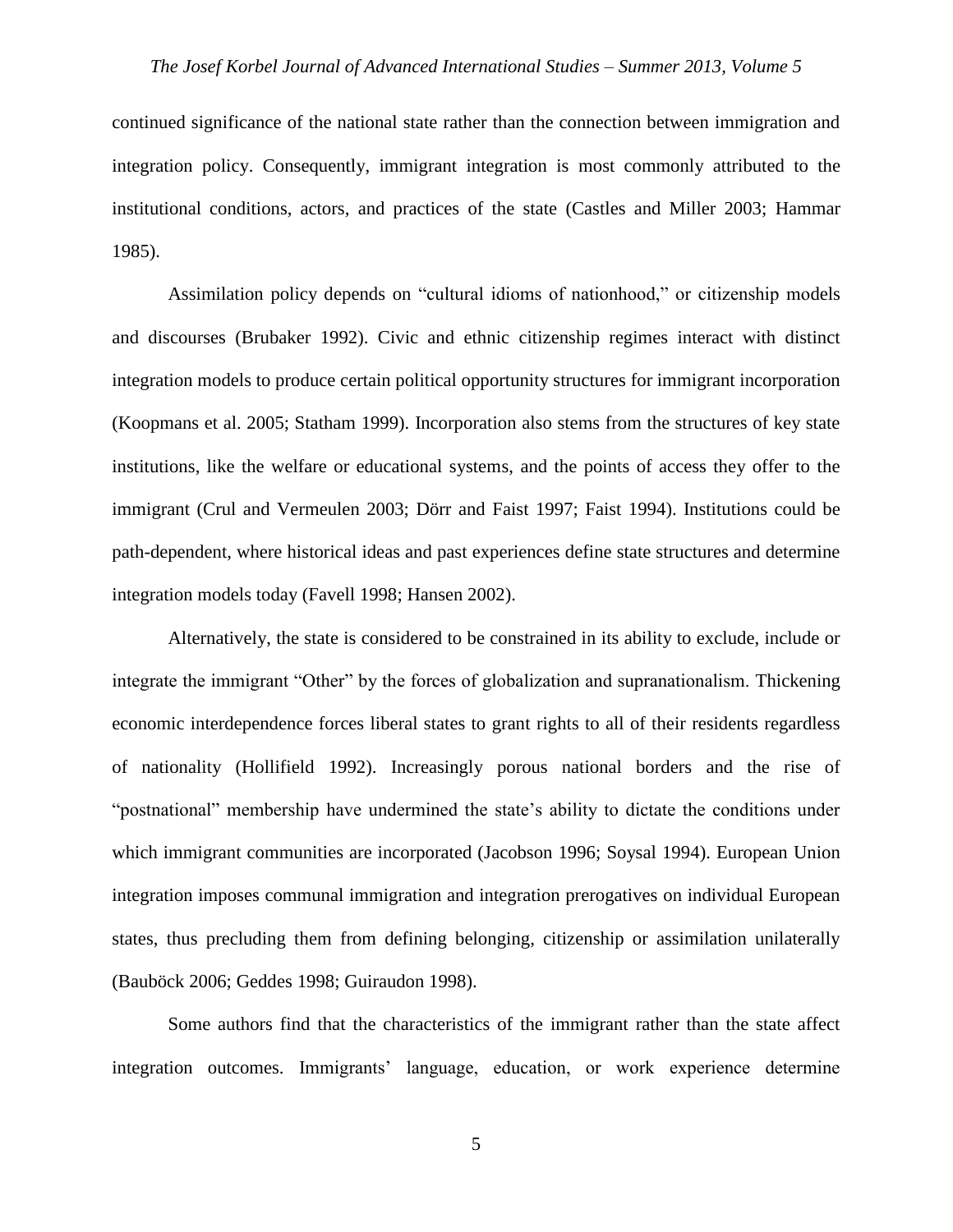occupational and socioeconomic mobility and dictate the sector of the receiving society to which migrants are assimilated (Portes 2007; Portes and Zhou 1993). Culturally distant immigrants are disadvantaged in their chances for economic assimilation due to their lack of country-specific resources (Rosholm et al. 2006). Alternatively, integration is a process that spans generations, where the immigrant gradually becomes indistinguishable from, while transforming, the receiving society (Alba and Nee 2003; Morawska 1994).

Immigrant agency is downplayed in all three of these approaches. While the last approach focuses on the immigrant as determining in integration outcomes, the emphasis remains on characteristics rather than the immigrant as a conscious actor (Berger et al. 2004; Fennema and Tillie 1999). Furthermore, few authors emphasize the intersection between migrants' strategies and perceptions and the institutional and discourse landscape of the receiving society (Diehl and Schnell 2006; Freeman 2004). The interaction between immigrant claims-making and the host state's political opportunity structures eclipses the significance of "cultural" opportunity structures (Guigni and Passy 2004). As Carmel and Cerami (2011) put it, surprisingly little attention is given to "emotions" and how they drive preference formation or limit policy.

#### **Argument and Significance**

This paper strives to address the gaps left by the migration literature. Consequently, a political science literature concerned with the national state is combined with sociological and anthropological references emphasizing perceptions and identity. The interaction between immigration policy, and how we decide who to admit, and integration policy, or how we accommodate the ones admitted, is considered. While not discounting the insights in the migration literature, the article concentrates on its least developed aspects by stressing identity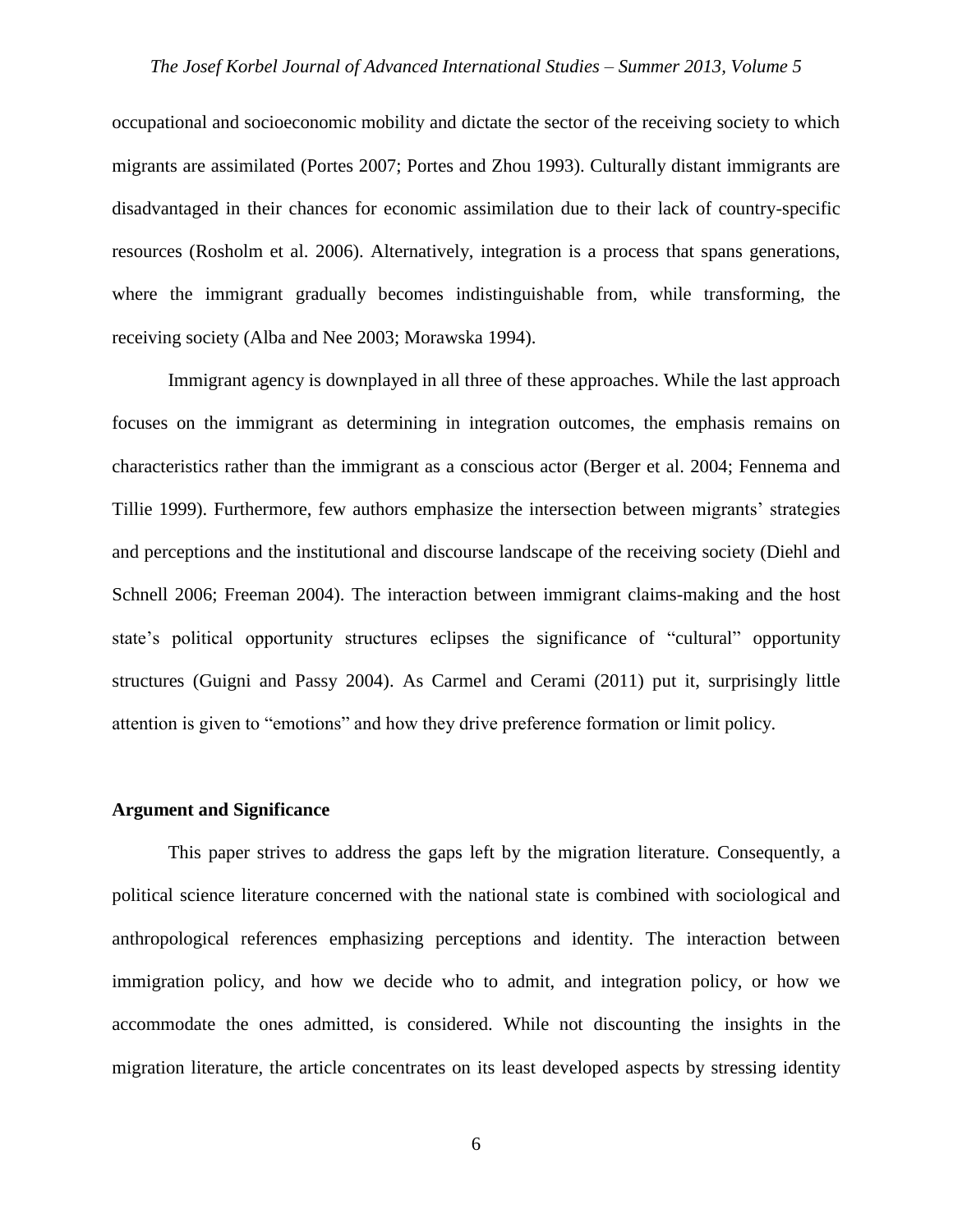and "emotion" as drivers of immigrant inclusion and exclusion and by focusing on the immigrants' agency as essential to integration outcomes. Finally, the analysis here moves to the local level, where exclusion, inclusion and integration policies actually shape up.

It is undeniable that immigrants are included in the receiving society if they are economically utile, are embedded in thick ethnic networks, or reside in a left-leaning state with open institutions. However, differences in reception in times of economic downturn and among equally flexible and exploitable foreign groups are harder to explain by the economic rationale. Ethnic capital matters, yet it is less significant in new countries of migration or if established migrant groups are more severely marginalized than new ones. Institutional structure is less relevant when migrant populations are treated differently regardless of equal policy rules and party politics matter less when right-wing movements are yet to form in the host country.

Therefore, this paper turns to identity politics as the primary driver behind immigrant reception and immigration policy. In the tradition of Tajfel's (1982) work, the article argues that impulses of social and cultural anxiety and perceptions of difference and familiarity prevail over purely material motives in selecting among foreign workers (Kunz and Leinonen 2007). The immigrant as an economic commodity is often obscured by the immigrant as a socio-cultural entity in determining labor market outcomes. Inclusion and exclusion are grounded in identity politics, where local identity variations determine what migrant identity characteristics are considered "similar" and welcomed and which ones are deemed "different" and undesirable (Triandafyllidou 2001). Even if economic utility matters, inclusion is framed through categories fundamental to Smith's (1991) definition of the nation, namely race, religion, shared past, and common culture. Commonality is also established through the category of "work ethic" – a non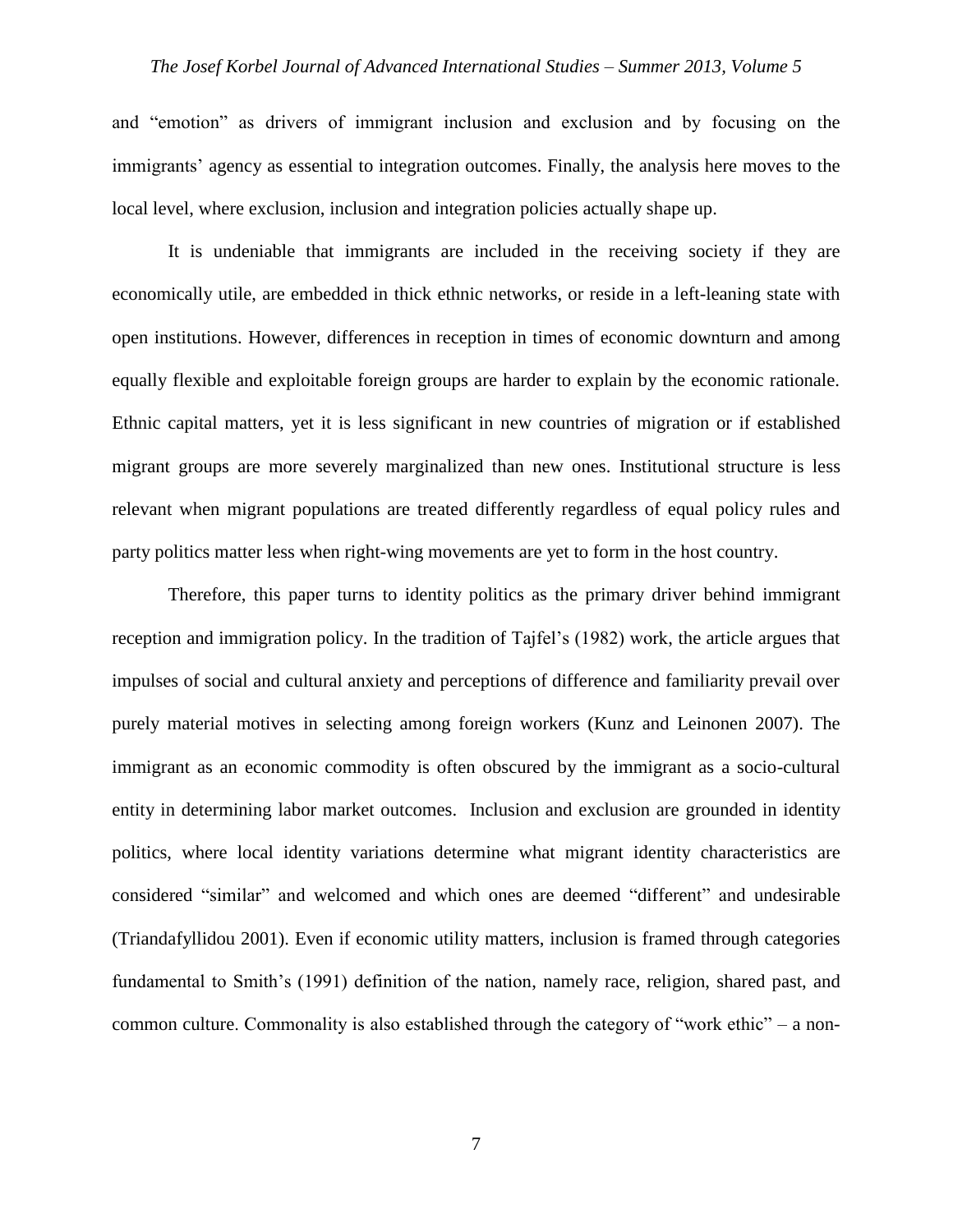material and fluid characteristic that could be re-ascribed to any immigrant group. Connections are invented to institutionalize the most desirable attributes of the receiving context.

Further, exclusion and inclusion dynamics have a part to play in integration outcomes, where both the host state's institutions and its identity characteristics and socio-cultural discourses matter. However, immigrants' agency is equally significant, where foreign workers' own perceptions of belonging/similarity or isolation/difference significantly affect incorporation. Ultimately, integration success is rooted in the interaction between the immigrant's agency and the prevailing discourses in the receiving society.

There are four possible outcomes based on this argument. Incorporation results are optimal when the immigrant group perceives itself to be similar and belong and when the receiving society shares in this discourse of inclusion. Integration outcomes are least favorable when the immigrant group considers itself isolated or "different" and the receiving community reproduces this discourse of exclusion. The other two outcomes are intermediary, with acceptance from the host society combined with lack of belonging accounting for the third best outcome (Table 1).

|                 |                     | <b>Host Society Actors</b> |                        |
|-----------------|---------------------|----------------------------|------------------------|
|                 |                     | Reject                     | Accept                 |
| Immigrant Group | <b>Belong</b>       | Third best<br>outcome      | Optimal outcome        |
|                 | <b>Don't Belong</b> | Worst outcome              | Second best<br>outcome |

**Table 1: Integration Outcomes**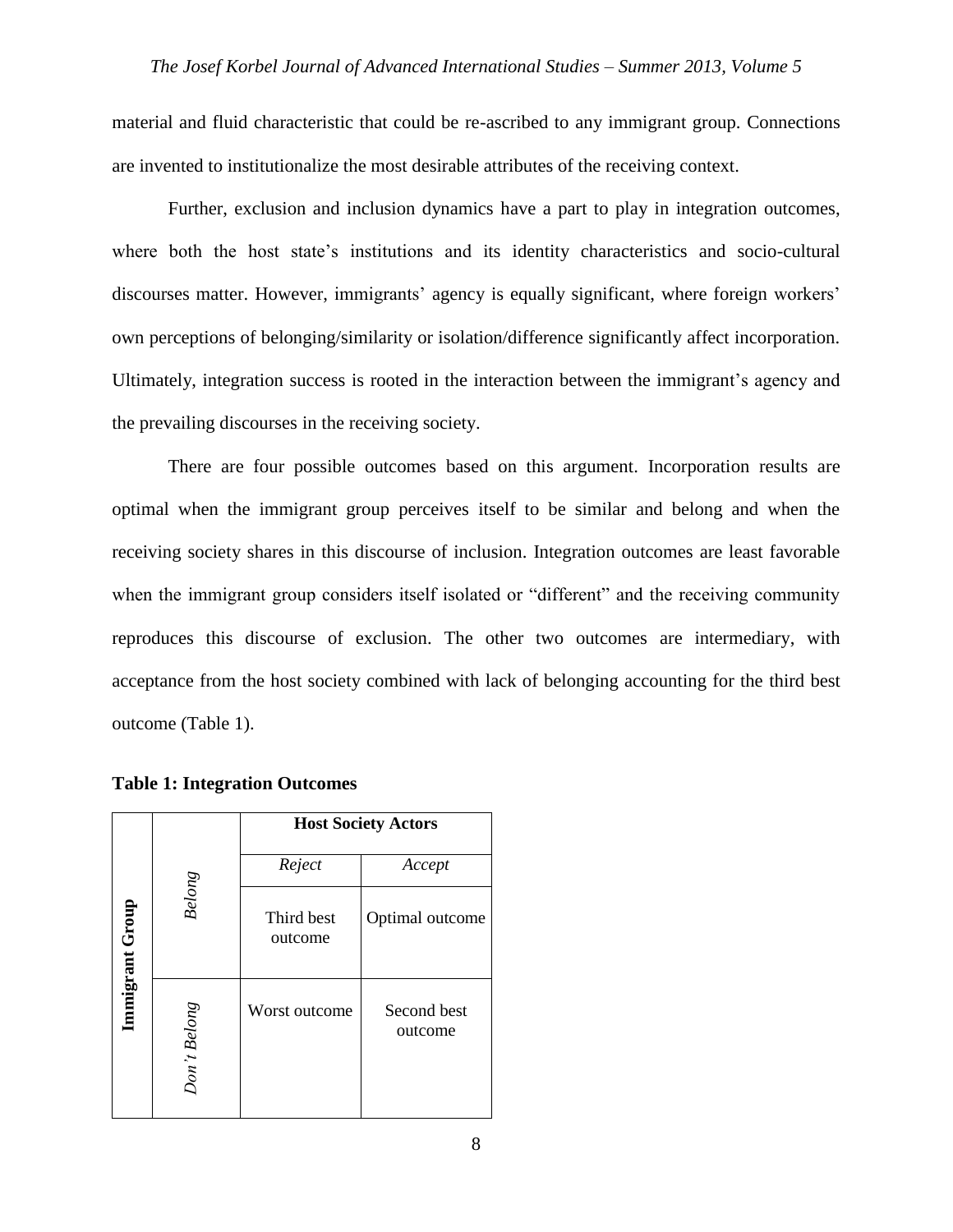Belonging is defined through the subjective feelings of being different or similar, as well as integrated or isolated in one's diasporic community; future migration plans; satisfaction and primary identification; and comparative levels of interaction with the host society and one's own ethnic group.

Integration outcomes are operationalized roughly through Freeman's model (2004), with an emphasis on immigrants' participation in four spheres of the receiving society. Participation in the "state" is measured through legal status and pertinent legislature and policy; running and voting in elections; membership in trade unions and political parties; voluntary activism; and naturalization rates. Participation in the "market" is surveyed through recruitment; occupation and occupational mobility as compared to education and employment history; employment rates; and conditions and exploitation at work. Participation in "welfare" is operationalized through access to welfare benefits, housing, education, and other state institutions. Finally, participation in "culture" is measured through rates of intermarriage; experiences of racism; as well as dominant religion and language.

#### **Background and Methods**

The above analytical framework is applied to a "small-n" comparison between two receiving localities each hosting two distinct immigrant populations (one European and one non-European). In particular, the paper compares Ireland and Spain, and more specifically Dublin and Madrid. Polish and Nigerian immigrants are the focus in Dublin and Bulgarian and Ecuadorian workers are surveyed in Madrid. This design yields four case studies, one roughly fitting each possible integration outcome identified in the argument above.

Spain and Ireland provide for a fruitful comparison. Former emigration countries, both became immigration countries in the mid-1990s, as they moved from the European periphery to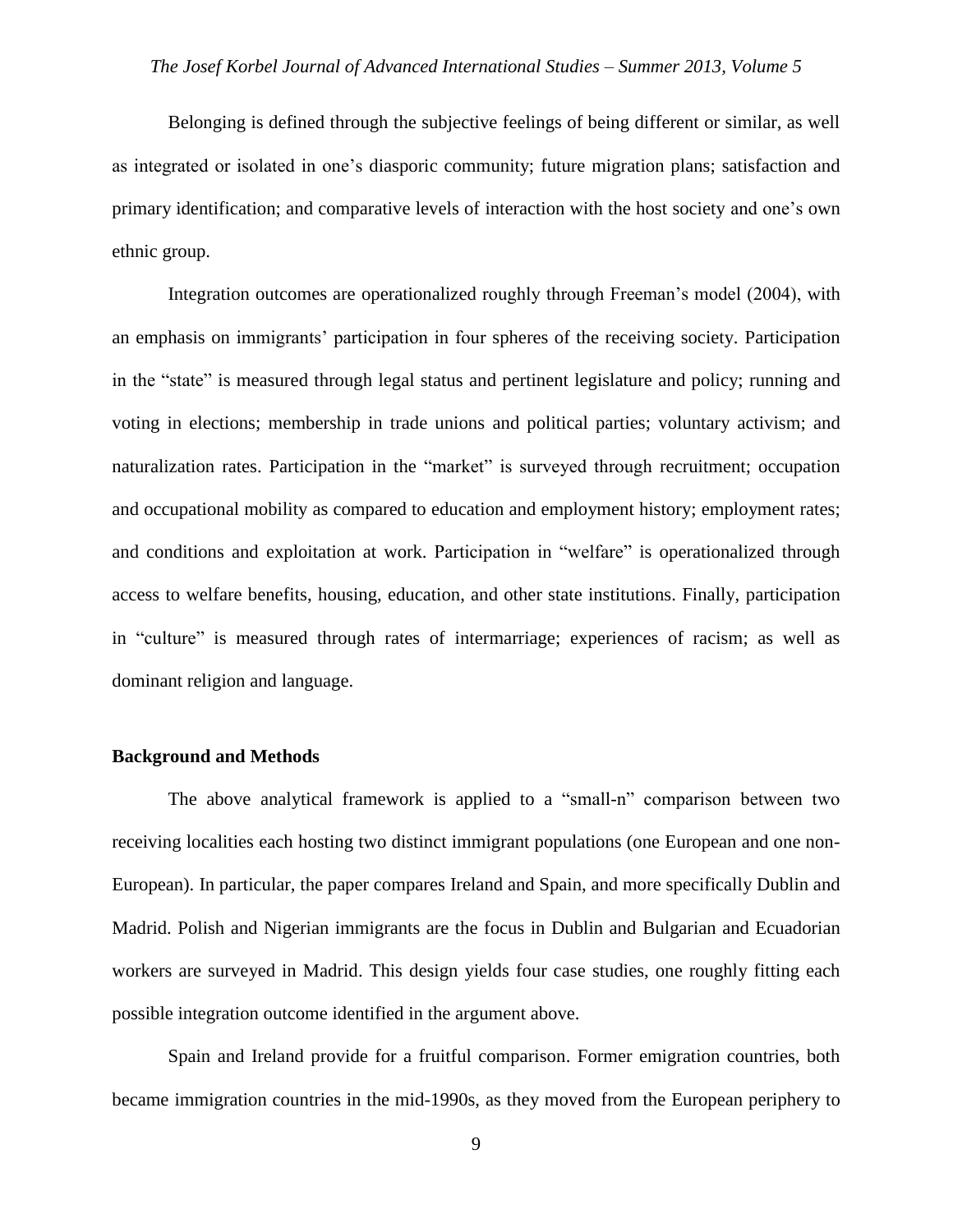the forefront of economic growth with booms in the service and construction sectors (Brücker 2007). Both are coming to terms with the immigrant workers in their midst for the first time in the context of European integration, sweeping economic change, and fragmented national identity. Both states are experiencing severe economic contraction since the late 2000s, yet struggle with continued immigration and pressure to integrate their foreign populations. Neither, however, is subject to overt racialization of politics or the influence of right-wing political parties.

Despite similarities, Ireland remains the only EU country where European immigrants are more numerous than third country nationals and relatively large groups of Nigerians and Chinese are nonetheless much less prominent than white Christian workers (European Commission 2008; CSO 2012). In contrast, Spain's foreign labor force is multicultural, with Ecuadorians, Moroccans, Romanians and Bulgarians as some of the largest groups (Instituto Nacional de Estadística 2010; henceforth INE; Papademetriou et al. 2010).

Further, the focus is on Polish and Nigerian immigrants in Ireland and Bulgarians and Ecuadorians in Spain. These nationalities represent a "new" European and a non-European immigrant group for each location, as to reflect differences in legal-political status. They highlight the connection between immigration and European integration on the one hand and the nexus between integration and cultural, historical, and quasi-colonial relationships on the other. These four populations also reflect a variation of identity and ethnic characteristics with some defined as profoundly "different" and others described as presumably "similar" to their hosts.

These national groups are also among the most prominent in the receiving localities.<sup>3</sup> The first non-Irish immigrants to arrive to Ireland, mostly as asylum seekers, Nigerians grew from

<sup>&</sup>lt;sup>3</sup> This researcher also collected data on Moroccan immigrants in Madrid, who remain the largest third-country national group in Spain. This immigrant population was omitted from the main analysis, however, as Moroccans are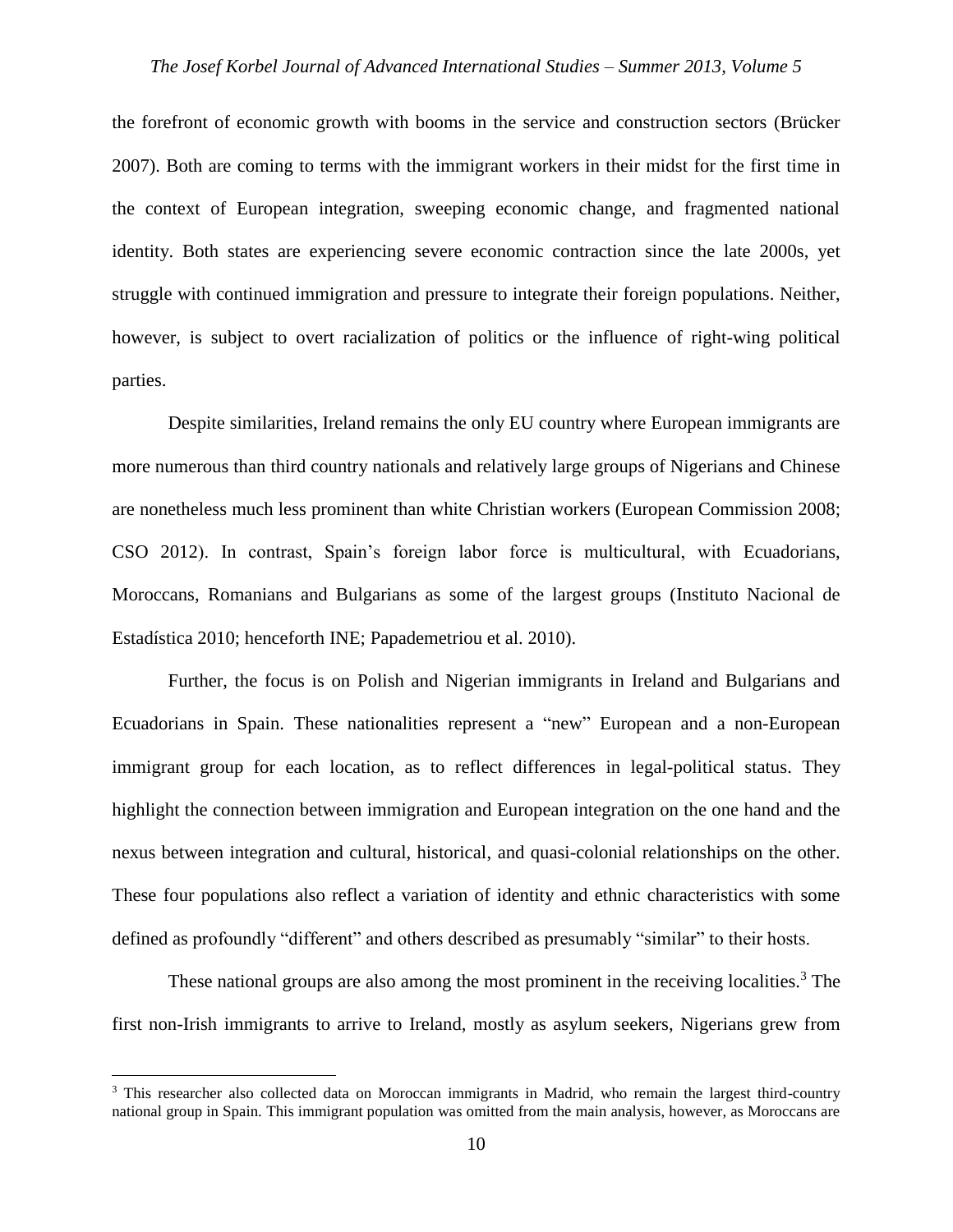only 10 in 1996 to 19,780 in 2011 and represent the largest third-country national group in the receiving context (CSO 2012; Komolafe 2008). However, Nigerians are relatively few compared to Polish workers who account for 8% of the Irish labor force (Barrett 2009). Attracted to a rapidly growing and liberal economy, the spoken English language, and the ease of migration with EU enlargement, Polish nationals inundated the Irish labor market and are the most numerous foreign group in Ireland in 2011 with 122,585 persons (CSO 2012).

Ecuadorian and Bulgarian workers are similarly prominent in Madrid as their Polish and Nigerian counterparts are in Dublin. With a number of bilateral labor market agreements between the two countries, booming services and construction sectors, as well as cultural connections between the receiving and sending contexts, Ecuadorian labor mobility to Spain rose sharply in the early 2000s, rivaling traditional migration from Africa (Perez 2003). Ecuadorians are the third largest national group in Spain with 440,304 persons residing in the receiving state as of 2009 (INE 2010). Spain is also the home of the largest Bulgarian diaspora in Europe. Attracted to the opening of borders with EU enlargement, a familiar and flexible market structure, a favorable climate, and their hosts' similar Southern European disposition,<sup>4</sup> together with Romanians, Bulgarians have been the fastest growing European immigrant group in Spain in the late 2000s (INE 2009; 2010).<sup>5</sup>

the only "traditional" immigrant group in the receiving state, migrating to Spain in the 1980s due to economic reasons and historical and economic bonds between Morocco and Spain. The focus here instead is on relatively new migration in receiving contexts with less experience with accommodating foreign workers instead. Further, Moroccans are employed in the agricultural sector rather than manufacturing or low-skilled services. They reside primarily in Cataluña and Andalucía rather than Madrid (INE 2010; Papademetriou et al. 2010).

<sup>&</sup>lt;sup>4</sup> All Bulgarians interviewed by this researcher considered themselves to be quite similar to their Spanish hosts on the basis of their belonging to Southern rather than Northern Europe. As Southerners, Bulgarians reported being warmer, friendlier and more receptive to others than Northern and Western European nationalities, much like their hosts (for instance, Dietrich<sup>\*</sup>, personal communication, March 7, 2011, Madrid; Iris<sup>\*</sup>, personal communication, April 17, 2011, Madrid). (\*Names have been changed to maintain the respondents' confidentiality).

<sup>&</sup>lt;sup>5</sup> The Bulgarian population in Spain grew by 112% between 2006 and 2007, from 60,174 to 127,058 persons. This is the largest relative migration growth for any national group excluding Romania with 185% (INE 2010). It also represents a shift in European migration to Spain from retirement-based migration from Western European older EU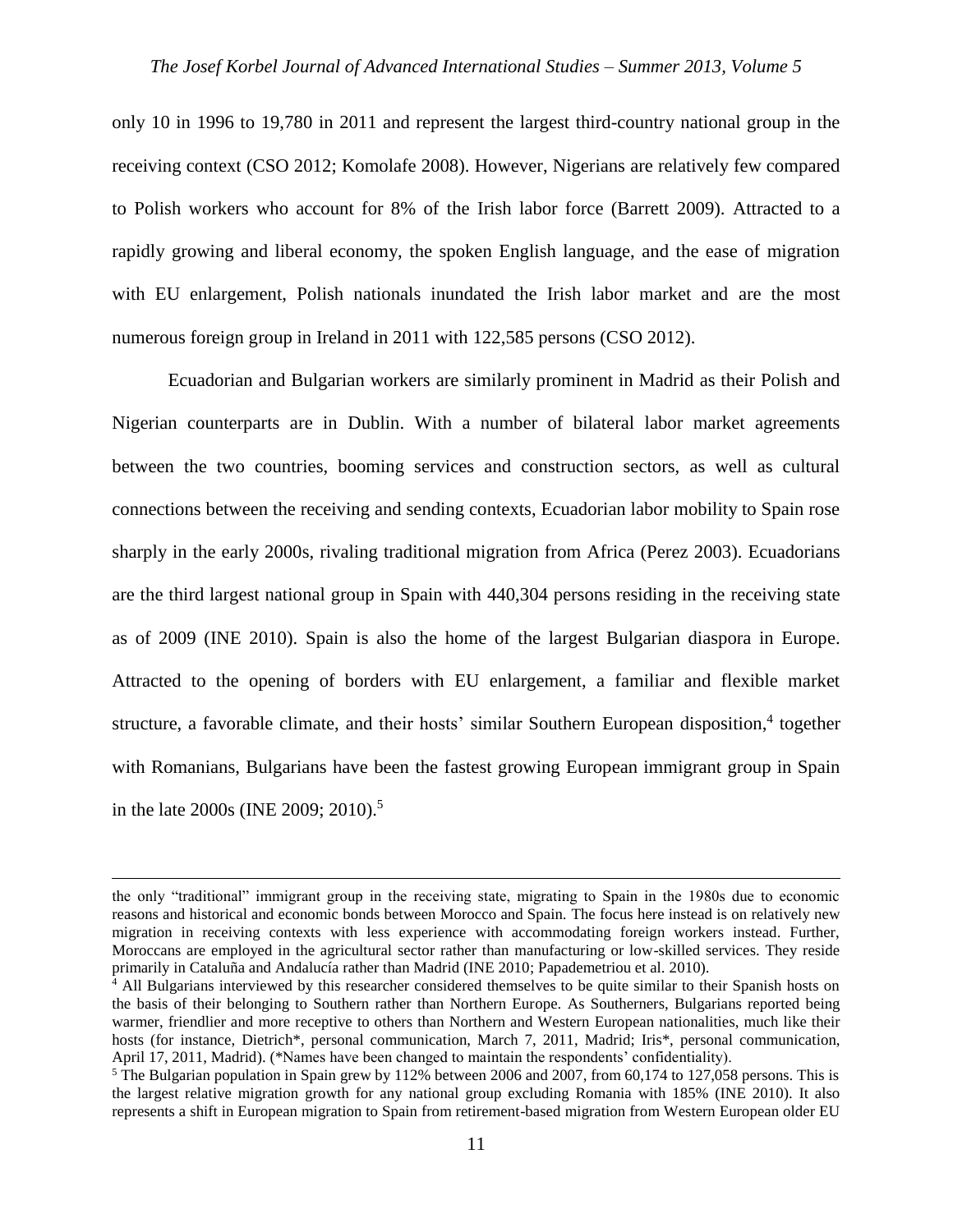Bulgarians were selected rather than the dominant Romanian group, since Bulgarians are still among the most prominent foreign populations in Spain and are rising in numbers during the economic downturn. Bulgarians also have similar legal-political status and motivations for migration to those of Romanians. However, they are not racialized through the stereotype of the "Roma" as their Romanian counterparts, a significant issue in a project dealing with identity.

Regardless of the reasons for their migration, representatives of all four national groups are currently economic migrants concentrated in the same market segments of the host states. Apart from some medical personnel, Nigerian nationals in Ireland are employed in lower skilled services, such as social work, security, retail, manufacturing, and the taxi industry (CSO 2008). It is in these sectors that they compete with Polish workers who arrived to Ireland to fill labor shortages in construction, yet are currently employed in manufacturing, retail, hotels, and restaurants (CSO 2006-2011; Quinn 2010). Similarly, Bulgarian and Ecuadorian men vie for employment in construction and, with the bust of the construction sector, in low-skilled services and manufacturing, while women from both populations have concentrated primarily into domestic work and tourism (INE 2007; Papademetriou et al. 2010).

The paper focuses on these lower skilled or skilled occupations, and namely construction, retail, hotels, restaurants, and domestic care. These economic sectors have the highest concentrations of the immigrants of interest here. They are home to the most severe competition among the relevant foreign groups with economic contraction. They also tend to fall within the informal economy and provide fewer protections to the persons employed there.

However, the analysis moves beyond the national level to focus on the urban spaces of Dublin and Madrid (Money 1999; Sassen 1998). Dublin and Madrid both attract about one-fifth

member states to economic migration for low-skilled and informal employment from among the new Eastern European EU members (Papademetriou et al. 2010).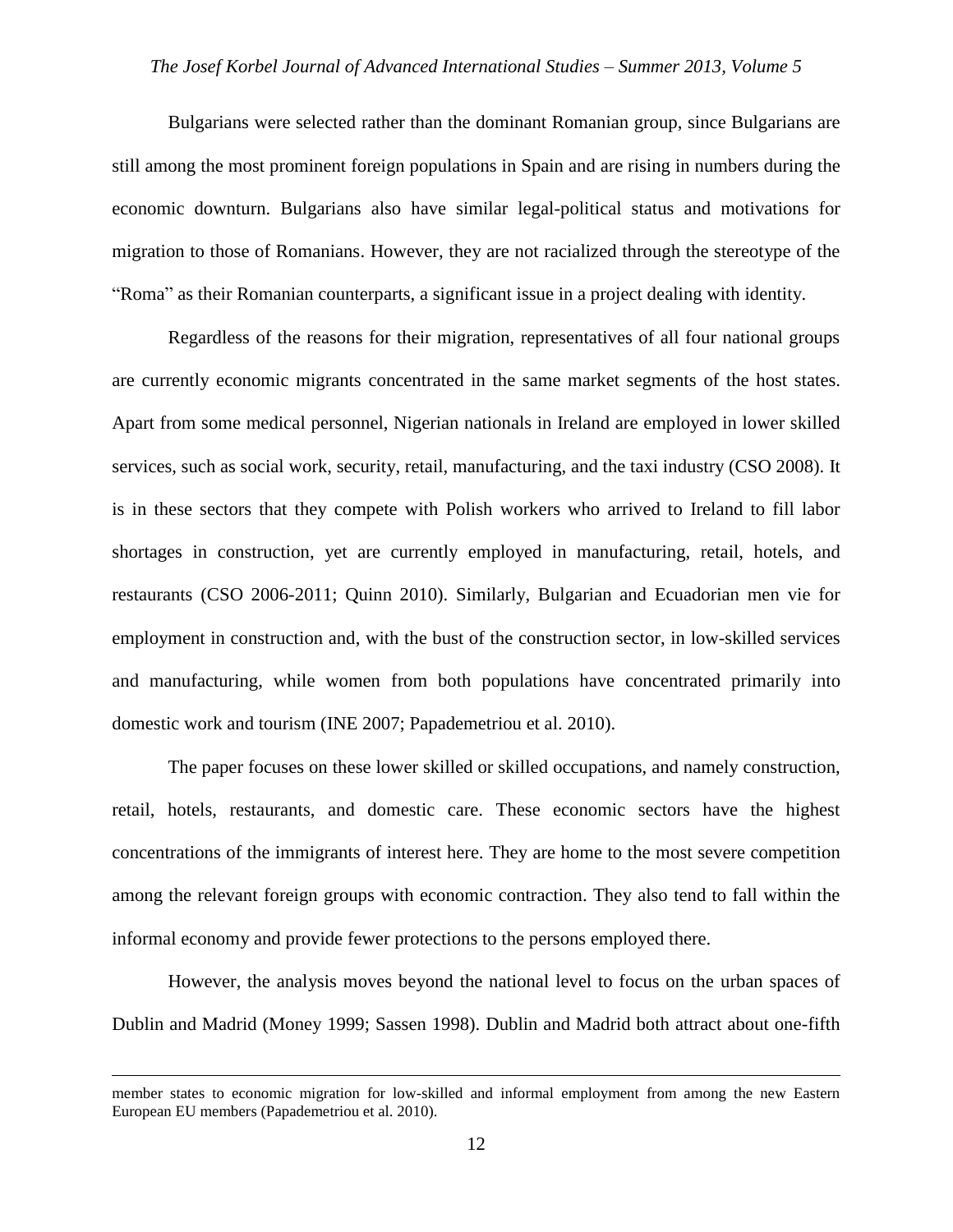of all immigrants in their respective countries (CSO 2008; INE 2010). Dublin is the home of forty percent of all Nigerians residing in Ireland and about one third of all the Polish workers in Ireland in 2011 (CSO 2011; Ministerstwo Spraw Zagranicznych 2009; henceforth MSZ). Madrid hosts the largest Ecuadorian community in Spain (30% of the total) and the most Bulgarians in the receiving state (18% of the total) (INE 2010). The economic sectors in which the immigrant groups of interest focus are mostly located in the two cities (CSO 2006-2011; INE 2007; 2009).

Madrid and Dublin have been profoundly transformed by Bulgarian, Ecuadorian, Polish, and Nigerian immigrants whose churches, restaurants, shops, and associations have enhanced the cities' identities. On the one hand, the cities are representative of the four populations' experiences in the host countries more broadly, as they contain a cross section of these communities in terms of socioeconomic profiles and cultural backgrounds. On the other hand, they are unique spaces for the study of immigrant integration, as it is there that immigration and integration policies are implemented in reality and the immigrant groups interact among each other and with local labor market and socio-political actors.

The comparison is established through mostly qualitative methods. Data collection was based primarily on the ethnographic approach. A year-long fieldwork in the two cities was dedicated in large part to participant observation of the relevant migrant groups in their social, economic, and organizational environments. This researcher took residence in heavily immigrant localities of the cities, visited the communities' associations, and participated in the cultural, social, and political events they organized. One-hundred short surveys with randomly selected native consumers of foreign labor were collected in each city.

Semi-structured interviews with three types of relevant actors serve as the most significant source of data for each location. Interviews were conducted with anywhere between

13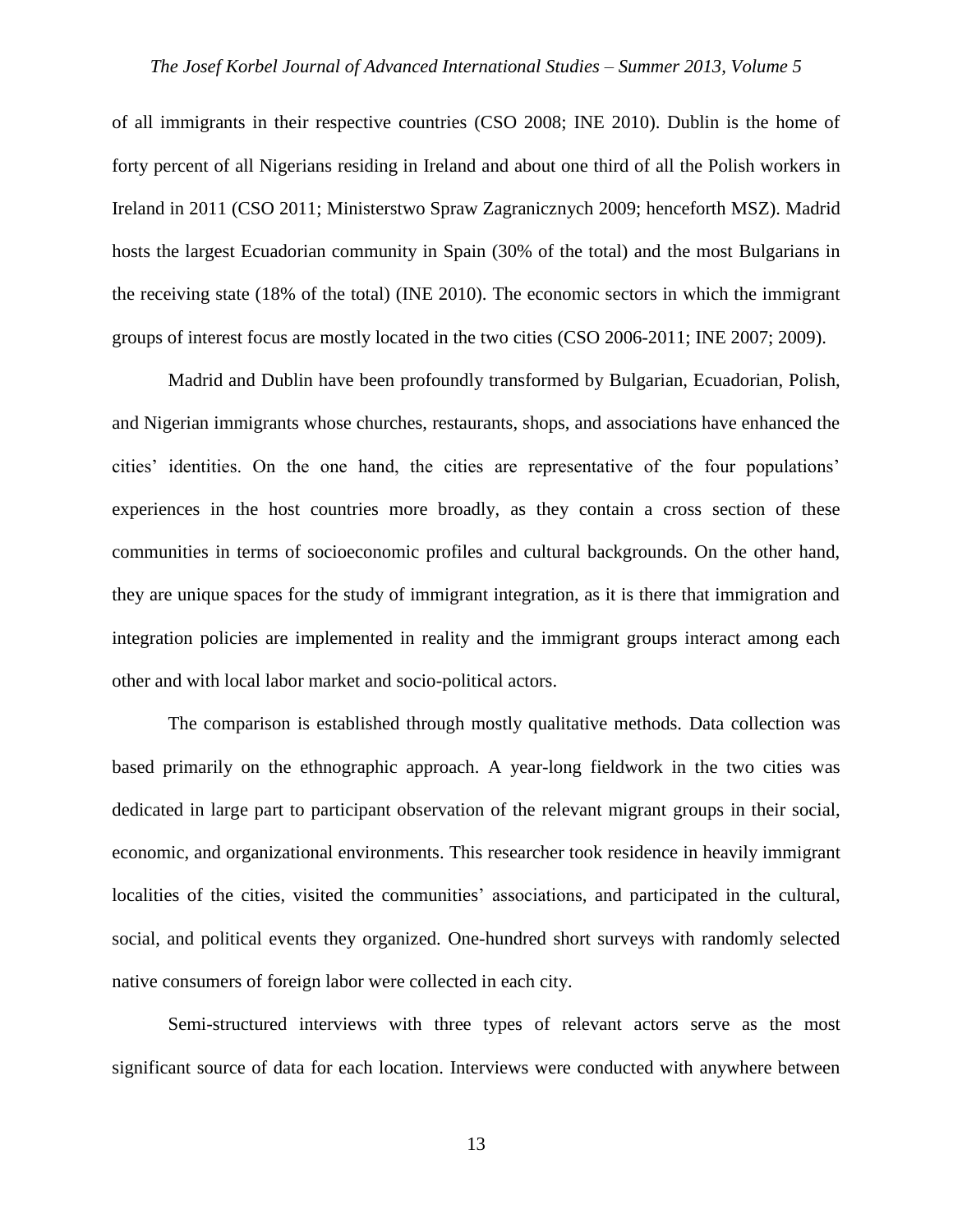ten and forty representatives of each of the foreign populations of interest. Surveys of the less numerous Nigerian and Ecuadorian respondents by other researchers supplement the data for these two national groups.<sup>6</sup> Questions roughly followed the same script, but were open-ended as to allow for insight into what the immigrants themselves considered most significant about their integration. Further, interviews with the immigrants' representatives in ethnic organizations were conducted in order to confirm trends identified by the foreign workers and render the analysis more representative. Finally, this researcher conducted interviews with thirty local labor and political actors in each context. These included local elected politicians and administrators, representatives of the relevant ministries and trade unions, members of the police and the media, as well as employers of foreign labor. Questions were comparable, yet autonomy was given to the participants to identify the issues in local integration policy of most importance to them and to outline their organization's specific role in reception and incorporation.

Sampling differs across actor type. The snowball approach was employed to identify immigrant participants. However, the approach was modified where subsequent interviewees were selected on the basis of their difference in terms of demographic characteristics from the previous "seed" (Hammersley and Atkinson 2004). Respondents were also picked at random from immigrant-heavy areas and ethnic events, such as religious services in the case of the Polish or language classes in the case of Bulgarians.

Sampling for immigrant representatives and local labor market actors was purposive. The local organizations that take part in shaping exclusion, inclusion and integration policy were identified in advance and one representative was selected from each relevant institution. In the

<sup>6</sup> For instance, surveys of Nigerian integration by the Immigrant Council of Ireland (2008) and the Economic Social and Research Institute (2011).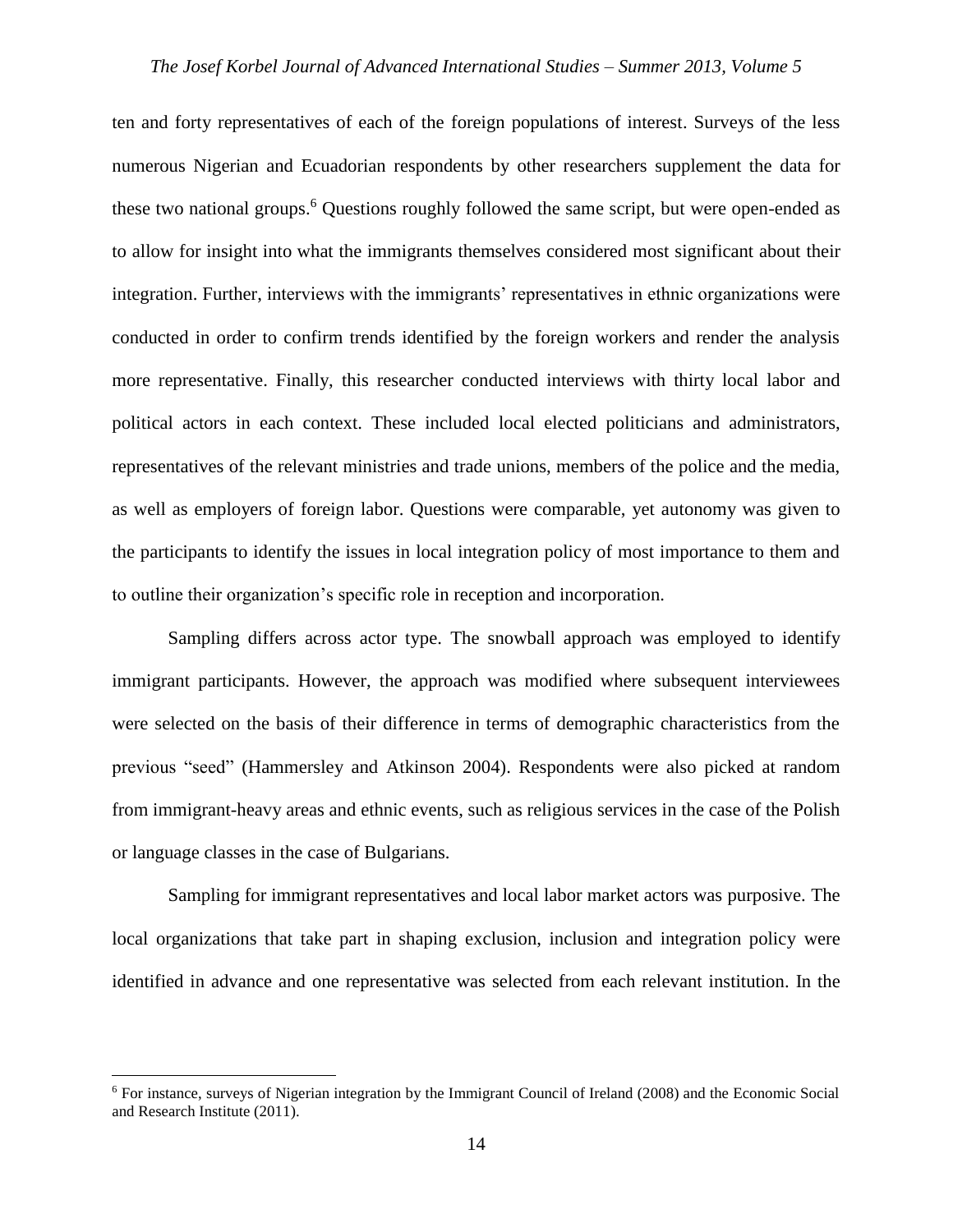case of elected councilors and the media, multiple representatives were interviewed as to account for the left-right political spectrum.

Variations in reception and belonging across immigrant groups and localities are established based on the interview and survey data. Discourse analysis is used in processing the interviews and any observations recorded during field work, whereas statistical analysis is employed in the case of the survey data. All responses pertaining to a certain question are tabulated to identify repeating trends. When determining integration outcomes and how they relate to reception and belonging levels, interview data by the expert respondents and reports by governmental and non-governmental organizations are employed.

#### **Analysis**

Three main conclusions emerge from careful evaluation of the case studies. *First, even though the four immigrant groups of interest are a permanent presence in their new host cities, they have been received very differently by local political and labor market actors and the general public*. Polish workers were warmly welcomed and perceived with "novelty and curiosity" rather than fears of inundation. They are "accepted" by actors in the host society. Despite historical and cultural connections with the host country, Nigerians are considered different and unable to "settle" in Dublin. Therefore, they are "rejected" by host society actors. Regardless of perceptions of common European destiny and similar mentality, Bulgarians remain isolated in Madrid and thus are "rejected" by the host society. Ecuadorians are "accepted" and welcomed in the receiving city.

While the flexibility and cost of the immigrants' labor or the economic and social burden they place on the receiving context has something to do with these patterns, exclusion and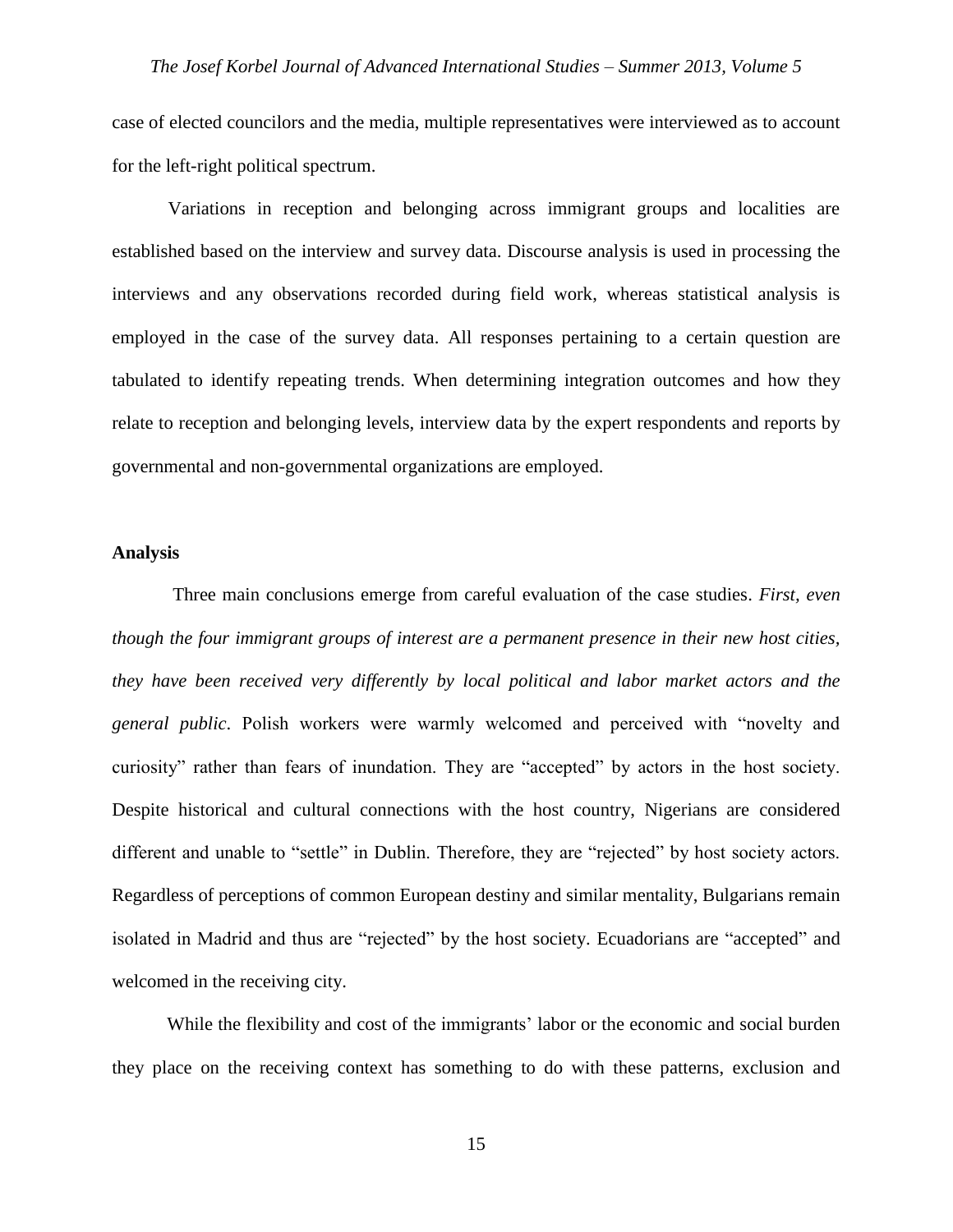inclusion are defined in non-material terms. Welcome or rejection stem from a subjective sense of "perceived familiarly" or alternatively "distance," understood in terms of racial, cultural, and historical characteristics, and grounded in the host city's own ideal self-identification. Commonalities and differences are exaggerated and even invented to institutionalize the receiving society's own desirable attributes and downplay the undesirable traits of local identity.

Consequently, perceived ethnic and racial commonalities matter, where white European Polish workers are considered to easily fit in and contribute to a limited and comfortable sense of multiculturalism in Dublin that Nigerians "of different color of skin" would disrupt. In their turn, Balkan Bulgarians are perceived as second-hand citizens of the Continent. These darker-skinned Southeast Europeans are viewed as not truly European and thus they remind their hosts of a recent past in which the swarthy Southern Spaniards were themselves considered "ethnic" in the Northwest of the European Union. Ecuadorians evoke a common Hispanic ethnicity instead.

Further, the religion shared between Polish workers and their Irish hosts and Ecuadorians and Spaniards is another marker of similarity. On the other hand, Nigerians are considered suspect and likely "not Christian" even though 25% are Catholic and another 52% are of another Christian denomination (CSO 2012). Bulgarians' Orthodox faith and atheism set them apart from the local population in Madrid.

A third marker of inclusion is shared history. Polish history of emigration and fighting against oppressive neighbors is invoked to stress Dublin's own spirit of independence, autonomy, and entrepreneurship, while the influence of Irish missionaries, faith, and ideas in Nigeria is downplayed. Historical connections with Bulgarian immigrants, who were oppressed under a dictatorial communist regime for decades, are deemphasized to avoid painful memories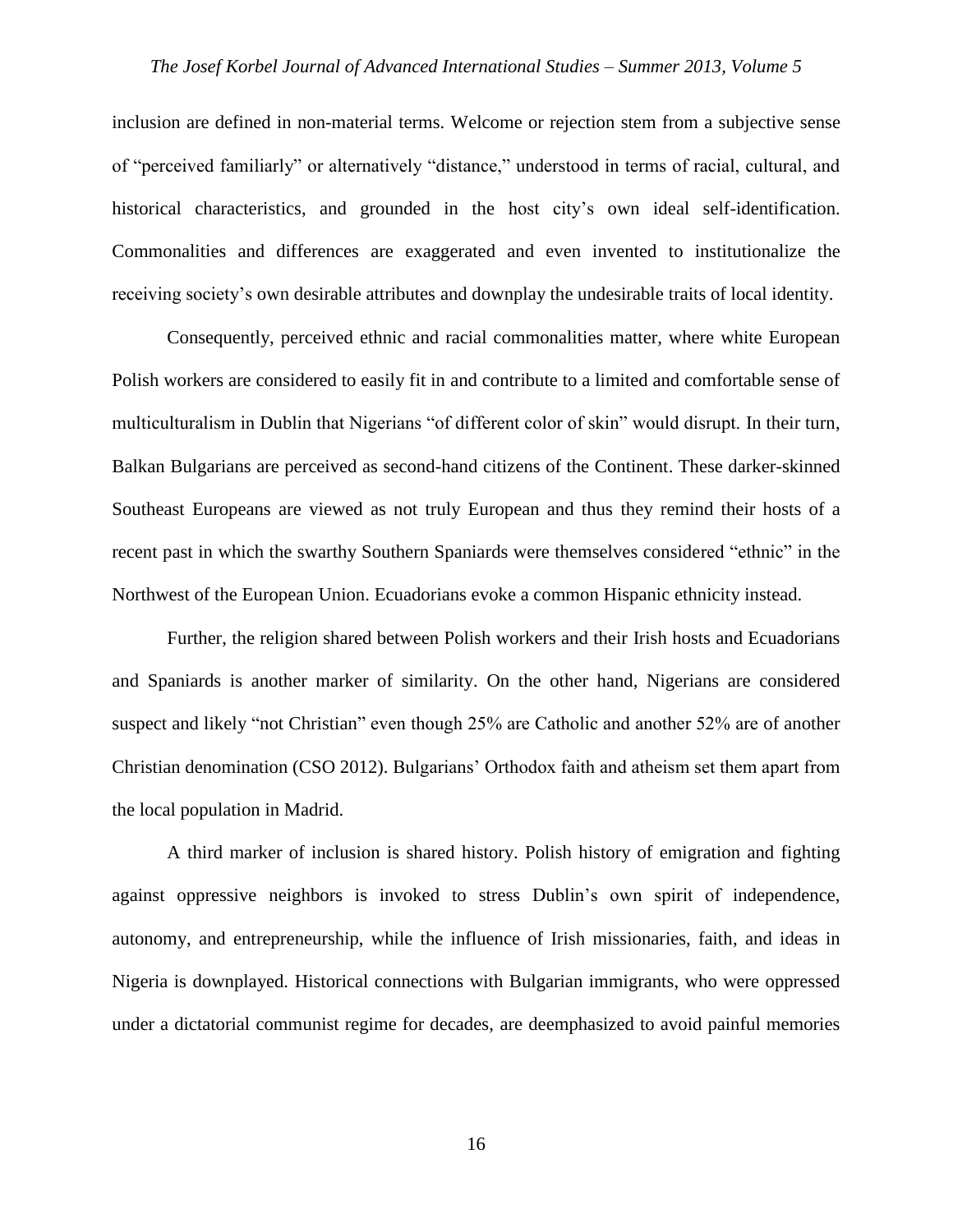of Madrid's own authoritarian past under Franco. Connections with Ecuador are invented to return to a more glorious past of a powerful Spain with influence in South America.

Further, common language between Spaniards and Ecuadorians is stressed, as is the unwillingness of Bulgarians to learn Spanish. While Nigerians speak English, their different intonation is emphasized, as is the Polish' eagerness to learn English as the ultimate sign of commitment to settling in Dublin.

Moreover, cultural connections between Dubliners and Polish immigrants allowing for a deeper level of communication are discussed as compared to Nigerians' "loud and annoying voices" and different socio-cultural interaction patterns isolating them from their hosts. Bulgarians' sternness and tendency to socialize in the home sets them apart from Madrid's population, whose cultural and social rituals and open disposition are found common to that of Ecuadorians.

Finally, the category of hard work is employed to summarize all other desirable characteristics of the "similar" immigrant populations and the host society. It invokes not just economic utility but also reliability, flexibility, honesty and pride in one's work.

Second, *regardless of the inclusion and exclusion dynamics and discourses they encounter, the immigrants in question have their own perceptions of belonging or lack thereof in their new cities of residence*. Their agency is essential for their strategies, aspirations and future plans, and ultimately their own efforts to settle and integrate in the receiving context. While they consider themselves relatively welcome in the city, Polish workers in Dublin find themselves profoundly different from their hosts, deem their stay in Dublin temporary, communicate mostly with their compatriots, and plan to return to their true home – Poland. Nigerian immigrants came to Ireland in view of historical, linguistic, and cultural connections with the intention to settle.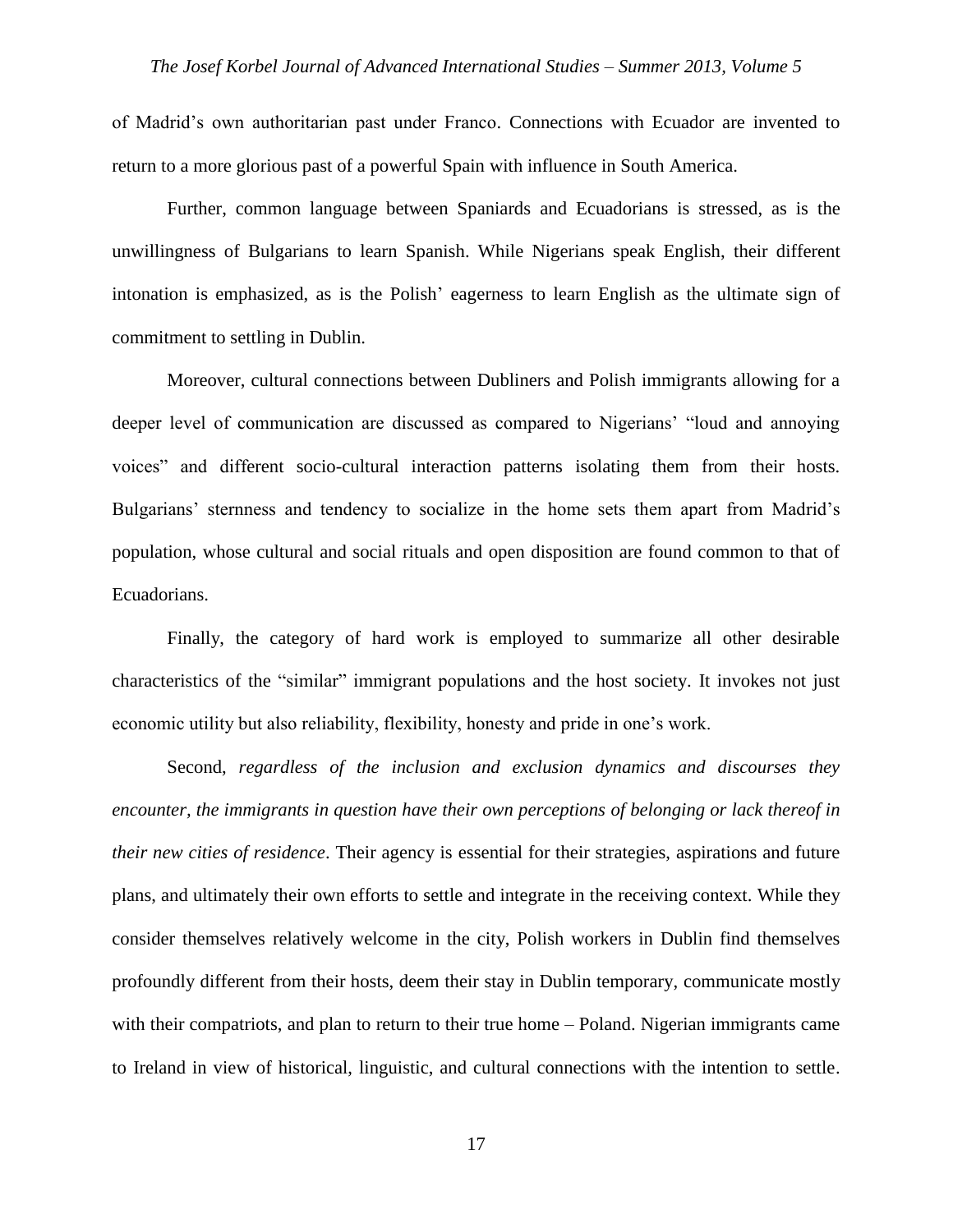However, they do not consider their larger community in Dublin welcome or integrated and feel "stuck" in a hostile city in which they have nothing in common with the local population. Bulgarians arrived in Spain in view of their common temperament and future with the Spaniards. They consider Madrid their second home. Ecuadorians came to Madrid due to the ease of the socio-cultural transition with migration and the similar economic structure in Spain and plan a better future for their family in the host city.

| Immigrant Group | <b>Belong</b> | <b>Host Society Actors</b>                        |                                                 |
|-----------------|---------------|---------------------------------------------------|-------------------------------------------------|
|                 |               | Reject                                            | Accept                                          |
|                 |               | Third best<br>outcome<br>(Bulgarian in<br>Madrid) | Optimal<br>outcome<br>(Ecuadorian in<br>Madrid) |
|                 | Don't Belong  | Worst outcome<br>(Nigerian in<br>Dublin)          | Second best<br>outcome<br>(Polish in<br>Dublin) |

**Table 2: Integration Outcomes and Cases**

Third, *the interaction between the local actors' discourses of inclusion and exclusion and the immigrant groups' perceptions of belonging or difference produce distinct integration outcomes for the four populations*. Ecuadorians in Madrid both belong and are accepted in their new home. They exhibit the optimal outcome in terms of integration and thus fall in the upper right quadrant of Table 2. Ecuadorians participate in political activities, trade unions and voluntary associations, and naturalize in large numbers. This group experiences upward occupational mobility upon migration and a match between skills and jobs, high employment Frates and ease of recruitment, as well as less exploitation in the work place and high satisfaction in Third, *the interaction between the local actors' discourses of inclusion and exclusion and the immigrant groups' perc*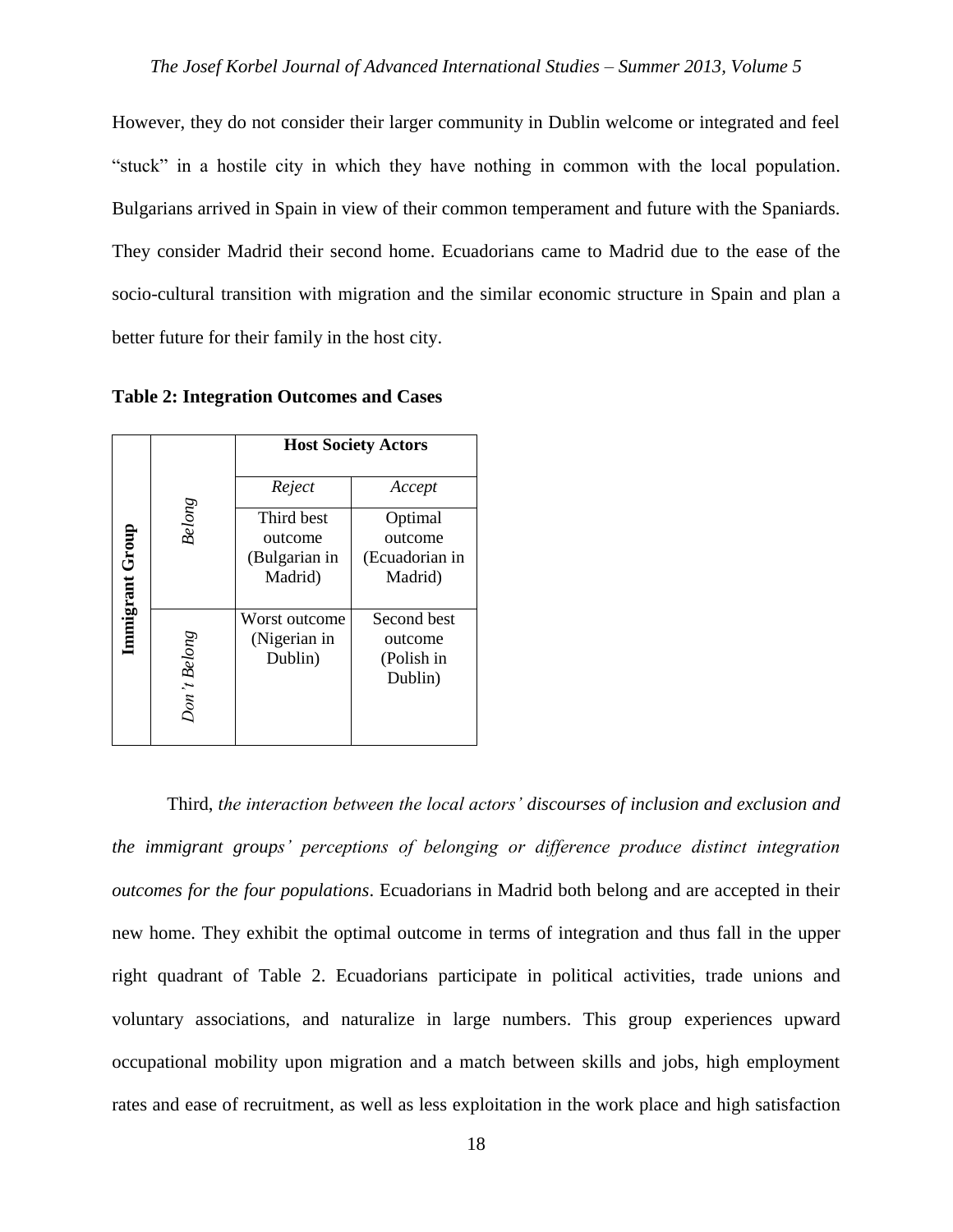with their employment. Finally, they live in integrated neighborhoods, have access to education or social welfare, and do not experience racism.

Polish immigrants fall within the lower right quadrant of Table 2. They are hypothesized to represent the second best outcome in terms of integration as they are accepted by their hosts yet do not belong in Dublin. Indeed, they have relatively plentiful political, social, and economic rights, but their incorporation remains incomplete. Polish workers in Dublin vote and run for election in relatively low but rising numbers, have not naturalized in large numbers, and are only recently joining trade unions in Ireland. They have created numerous organizations in Ireland, but those mostly focus on the cultural enhancement of the Polish diaspora. Still, recent policy and legal measures are positive and give this group significant advantages and enhanced entitlements in Dublin. Polish workers have some of the highest economic activity rates regardless of the downturn, suffer less exploitation in recruitment or the work place than other immigrant populations in Ireland, and are very satisfied with their work. However, they experience deskilling and downward occupational mobility upon migration. Finally, Polish immigrants are rarely subject to overt racism or discrimination and generally have access to integrated housing, education, or other local institutions and ministries. However, they tend not to own their homes and experience discrimination when claiming social welfare.

Bulgarians in Madrid exemplify the third best outcome in terms of incorporation as they belong yet are rejected by their hosts. They fall in the upper left quadrant of Table 2. Bulgarians have relatively low levels of political participation regardless of political entitlements. They are generally apathetic to trade union, voluntary, or local political activity and rarely naturalize in Spain. Their legal-political status is privileged, as Bulgaria is part of the European Union, yet local policies and provisions are aimed to limit their political rights. Bulgarians have high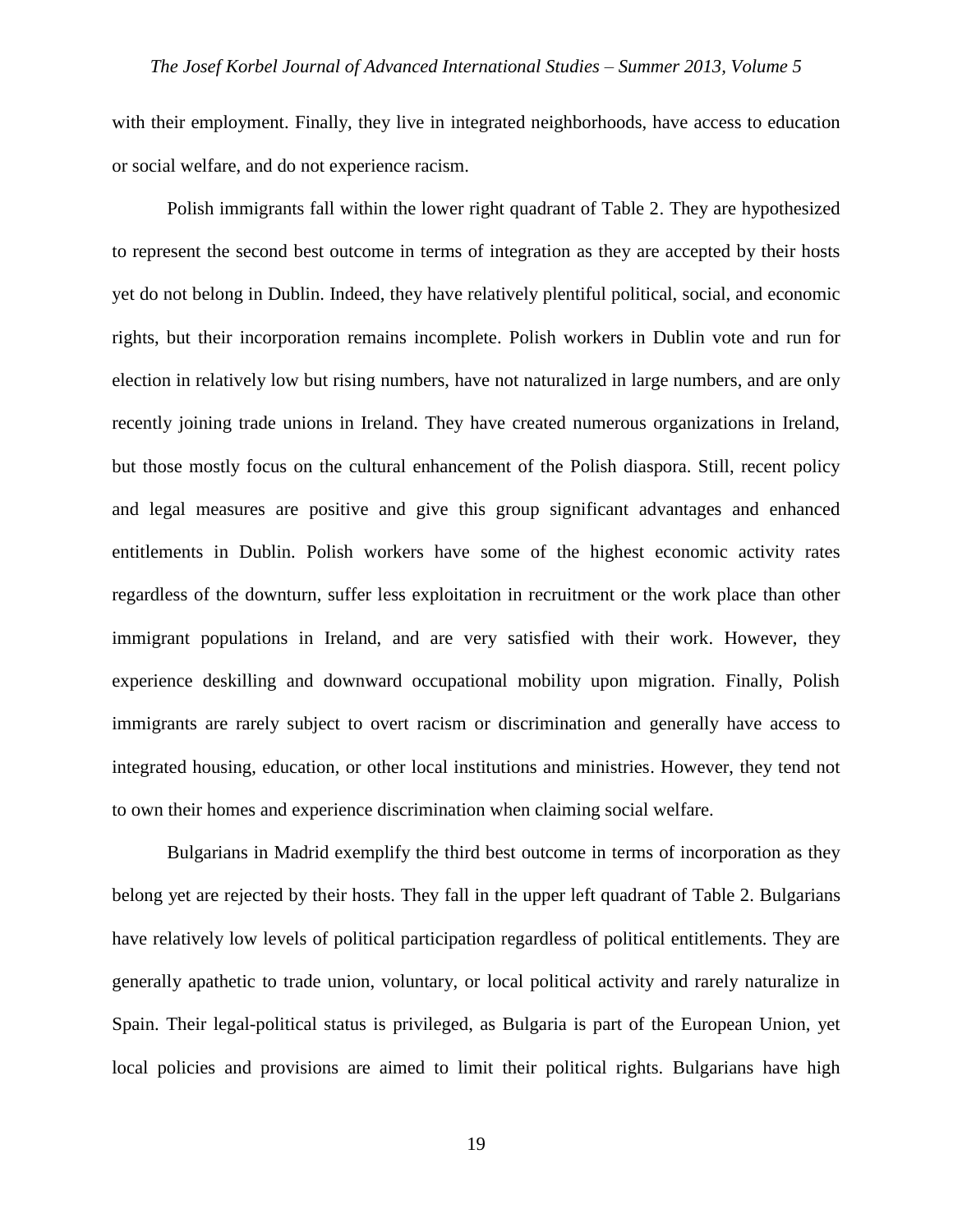employment levels, yet those have significantly declined with economic downturn. They experience downward occupational mobility and at least some exploitation in the workplace. Bulgarians tend to live in segregated housing, mostly with their compatriots. While they have access to healthcare, language barriers and institutional discrimination limit their participation in the Spanish educational system. Bulgarians are the victims of racism in some instances and have limited access to social benefits.

Finally, Nigerians fall in the lower left quadrant of Table 2 as they feel they neither belong nor are accepted in Ireland. While they sometimes vote and run in elections and have set up ethnic associations in Dublin, they do not hold public positions of power. Political activity rates are low and recent policy and legal developments have stripped this group of political entitlements. Nigerian immigrants exhibit the lowest employment rates and highest unemployment rates among the four populations discussed here. They also experience the most extreme mismatch between education and current employment. They are the victims of discrimination in recruitment, the worst working conditions, exploitation and racism at work, and low levels of job satisfaction. Nigerian immigrants might own their residences in Dublin, yet live mostly with other Nigerians in less desirable neighborhoods. They experience institutional and subjective barriers to education, healthcare, social welfare, as well as other governmental institutions like the police. Nigerians are subject to overt racism in the receiving context. Therefore, they are the worst positioned to integrate among the four groups discussed in this paper.

#### **Conclusion**

Public officials and the larger community in new immigration cities include their immigrant populations on the basis of perceived familiarity, expressed in terms of shared

20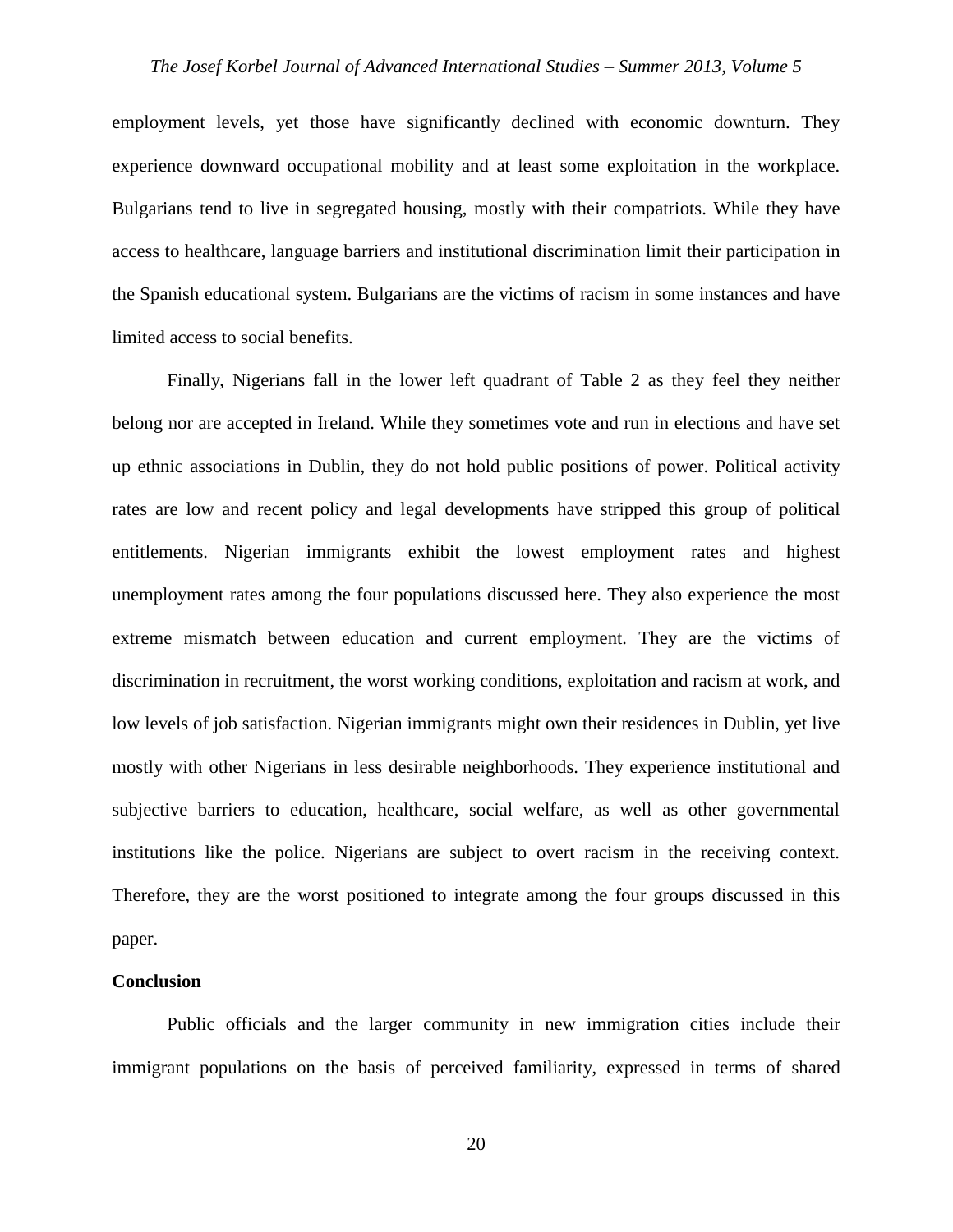ethnicity, religion, history, language, culture, and work ethic. Exclusion is constructed on the basis of perceived distance and grounded in the same non-material characteristics, where actual historical or cultural affinities are downplayed.

While these dynamics of inclusion and exclusion affect the integration of foreign workers in new West European migration spaces, the immigrants' agency matters too. Immigrants' own perceptions of belonging or isolation intersect with local discourses of welcome or rejection to affect the success of incorporation. When a discourse of acceptance interacts with perceptions of belonging, integration in the political, social, and economic sphere is most likely.

These conclusions enhance current migration scholarship by crossing disciplines, bridging the immigration policy and immigrant integration literatures, directing attention towards the local level of analysis and the agency of immigrant workers, and stressing the overlooked subjective and identity aspects of immigrant inclusion and exclusion dynamics. The findings have practical implications about the best routes to the incorporation of foreign communities in localities that are only now coming to terms with their changing demographics.

#### **References**

- Alba, Richard, and Victor Nee. 2003. *Remaking the American Mainstream: Assimilation and Contemporary Immigration*. Cambridge: Harvard University Press.
- Barrett, Alan. 2009. *EU Enlargement and Ireland's Labor Market*. <http://ftp.iza.org/dp4260.pdf> (September 5, 2011).
- Bauböck, Reiner, ed. 2006. *Migration and citizenship: Legal status, rights and political participation*. Amsterdam: Amsterdam University Press.
- Berger, Maria, Christian Galonska, and Ruud Koopmans. 2004. "Political Integration by a Detour? Ethnic Communities and Social Capital of Migrants in Berlin." *Journal of Ethnic and Migration Studies* 30(3): 491-507.
- Betz, Hans-G. 1991. "Politics of Resentment: Right-wing Radicalism in West Germany." *Comparative Politics* 23 (1): 45-60.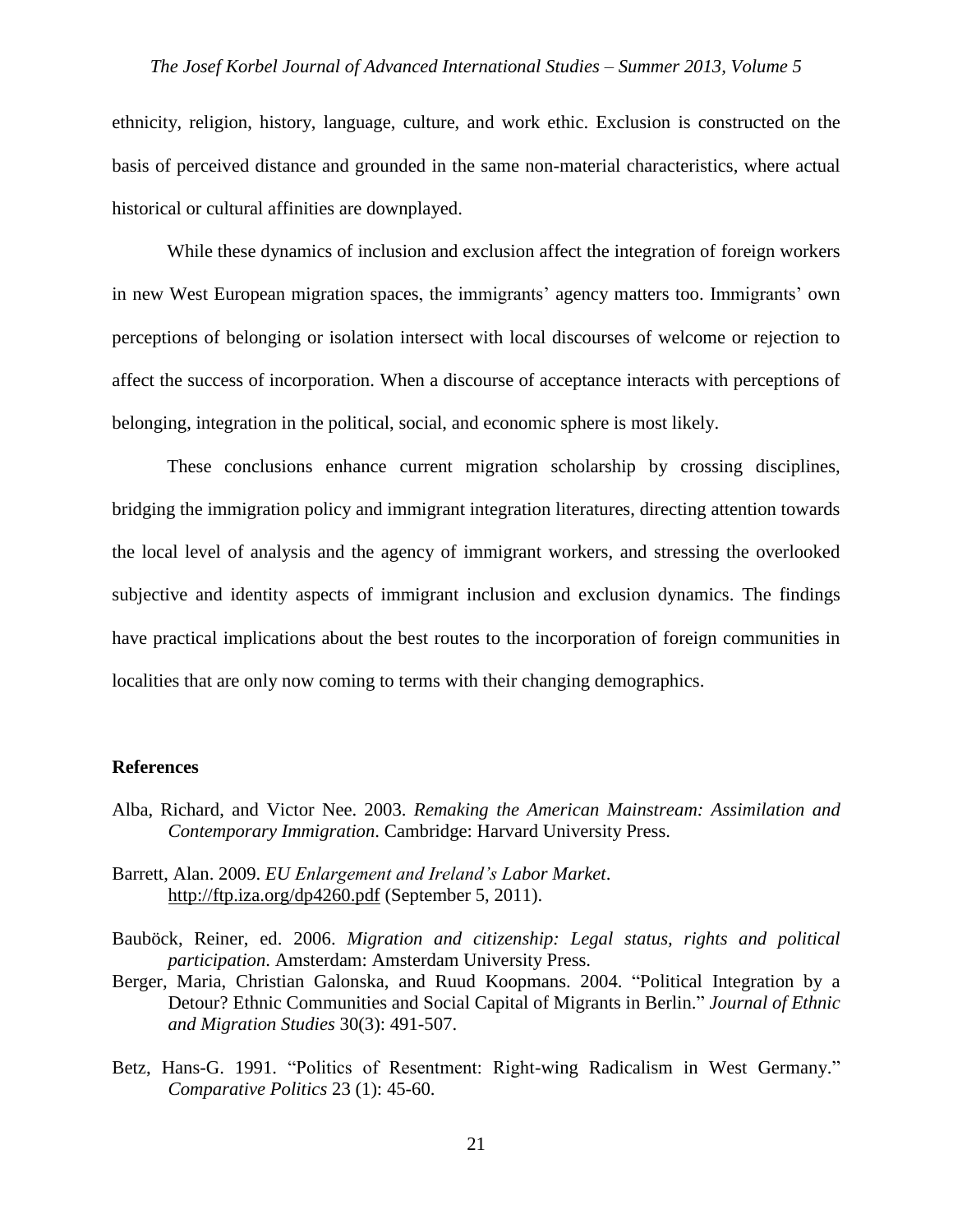- Boswell, Christina, and Andrew Geddes. 2011. *Migration and Mobility in the European Union*. New York: Palgrave Macmillan.
- Brubaker, Rogers. 1992. *Citizenship and nationhood in France and Germany*. Cambridge: Harvard University Press.
- Brücker, Herbert. 2007. *Labor Mobility after the European Union's Eastern Enlargement: Who Wins, Who Loses?* Washington, D.C.: The German Marshall Fund.
- Carmel, Emma, and Alfio Cerami. 2011. "Governing Migration and Welfare." In *Migration and Welfare in the New Europe: Social Protection and the Challenges of Integration*, eds. Emma Carmel, Alfio Cerami, and Theodoros Papadopoulos. Bristol, UK: Policy Press.
- Castles, Stephen and Mark J. Miller. 2003. *The Age of Migration.* New York: The Guilford Press.
- Central Statistical Office. 2006-2011. *Quarterly National Household Survey*. Dublin: Author.
- Central Statistical Office. 2008. *Census 2006*. Dublin: Author.
- Central Statistical Office. 2012. *Census 2011*. Dublin: Author.
- Crul, Maurice, and Hans Vermeulen. 2003. "The Second Generation in Europe." *International Migration Review* 37(4): 965-86.
- Diehl, Claudia, and Rainer Schnell. 2006. "'Reactive Ethnicity' or 'Assimilation'? Statements, Arguments, and First Empirical Evidence for Labor Migrants in Germany." *International Migration Review* 40(4): 786-816.
- Dörr, Silvia, and Thomas Faist. 1997. "Institutional Conditions for the Integration of Immigrants in Welfare States: A Comparison of the Literature on Germany, France, Great Britain, and the Netherlands." *European Journal of Political Research* 31(4): 401-26.
- Economic and Social Research Institute. 2011. *Annual Monitoring Report on Integration 2010*. Dublin: Author.
- Etzinger, Han. 2000. "The Dynamic of Integration Policies: A Multidimensional Model. In *Challenging Immigration and Ethnic Relations Politics*, eds. Ruud Koopmans and Paul Statham. Oxford: Oxford University Press.
- Etzinger, Han. 2005. "Changing the Rules while the Game is On: From Multiculturalism to Assimilation in the Netherlands. In *Migration, Citizenship, Ethnos: Incorporation Regimes in Germany, Western Europe and North America*, eds. Michal Bodemann and Gökçe Yurkadul. New York: Palgrave MacMillan.

European Commission. 2008. *Employment in Europe 2008*. Brussels: Author.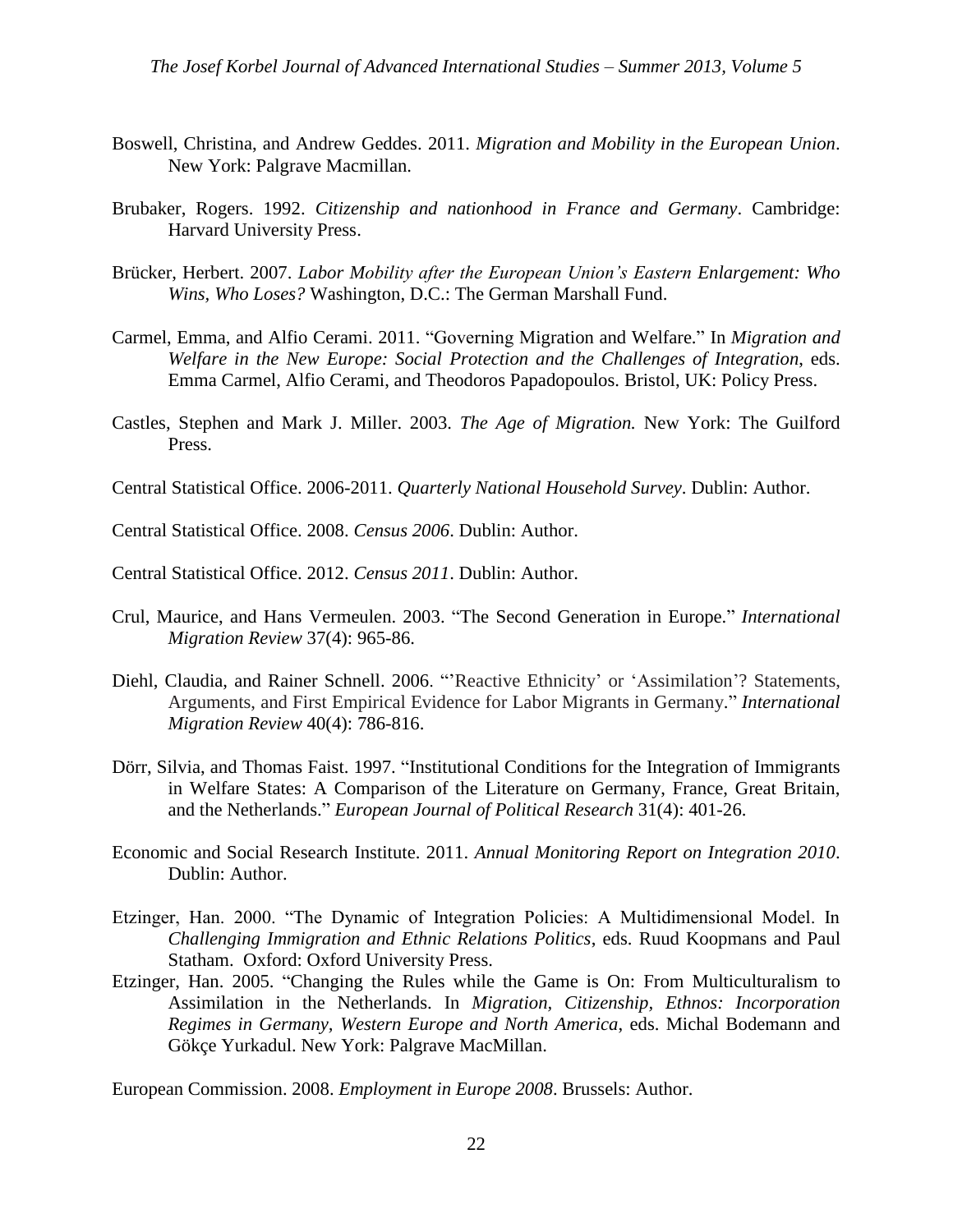- Faist, Thomas. 1994. "Immigration, Integration, and the Ethnicization of Politics: A Review of German Literature." *European Journal of Political Research* 25(4): 439-59.
- Faist, Thomas. 2000. *The Volume and Dynamics of International Migration and Transnational Social Spaces*. New York: Oxford University Press.
- Fanning, Bryan. 2011. *Immigration and Social Cohesion in the Republic of Ireland*. Manchester: Manchester University Press.
- Favell, Adrian. 1998. *Philosophies of Integration: Immigration and the Idea of Citizenship in France and Britain*. Houndmills, UK: Palgrave Macmillan.
- Fennema, Meindert, and Jean Tillie. 1999. "Political Participation and Political Trust in Amsterdam: Civic Communities and Ethnic Networks." *Journal of Ethnic and Migration Studies* 25(4): 703-26.
- Freeman, Gary P. 1995. "Modes of Immigration Politics in Liberal Democratic States." *International Migration Review* 24(4): 881-902.
- Freeman, Gary P. 2004. "Immigration and Incorporation in Western Democracies." *International Migration Review* 38(3): 945-69.
- Geddes, Andrew. 1998. "The Representation of 'Migrants' Interests' in the European Union." *Journal of Ethnic and Migration Studies* 24(4): 695-714.
- Guigni, Marco, and Florence Passy. 2004. "Migrant Mobilization between Political Institutions and Citizenship Regimes: A Comparison of France and Switzerland." *European Journal of Political Research* 43(1): 51-82.
- Guiraudon, Virginie. 1998. "Citizenship Rights for Non-Citizens: France, Germany, and the Netherlands." In *Challenge to the Nation-State*, ed. Christian Joppke. New York: Oxford University Press.
- Hainmüeller, Jens, and Michael J. Hiscox. 2007. "Educated Preferences: Explaining Attitudes toward Immigration in Europe." *International Organization* 60(2): 399-442.
- Hammar, Tomas, ed. 1985. *European Immigration Policy: A Comparative Study*. Cambridge: Cambridge University Press.
- Hammersley, Martyn, and Paul Atkinson. 2004. *Ethnography: Principles in Practice*. London: Routledge.
- Hansen, Randall. 2002. "Globalization, Embedded Realism, and Path Dependence: The Other Immigrants to Europe." *Comparative Political Studies* 35(3): 259-83.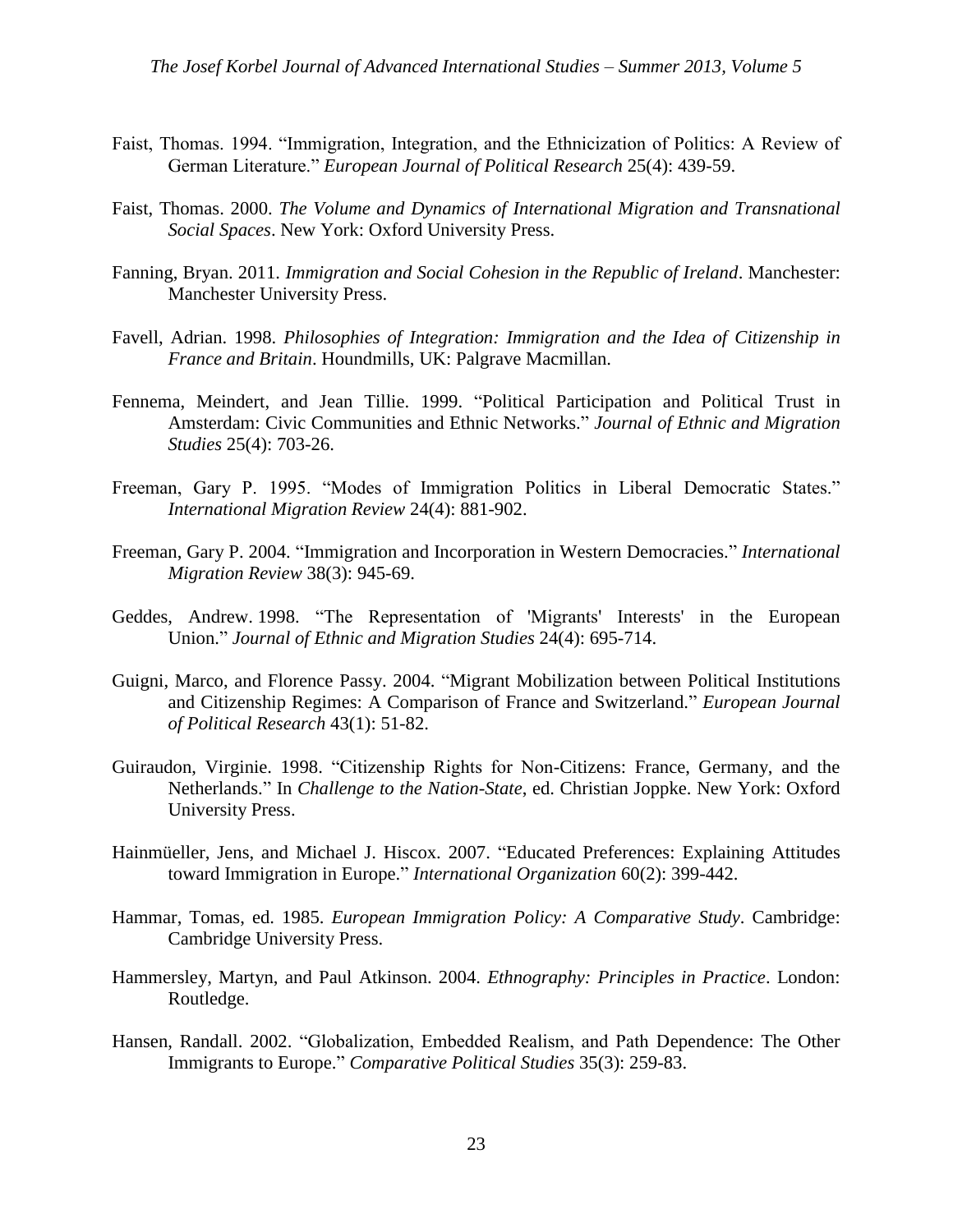- Hayes, Bernadette C., and Lisanne Dowds. 2006. "Social Contact, Cultural Marginality or Economic Self-Interest?: Attitudes towards Immigrants in Northern Ireland." *Journal of Ethnic and Migration Studies* 32(3): 455-76.
- Hollifield, James F. 1992. *Immigrants, Markets, and States: The Political Economy of Postwar Europe*. Cambridge: Harvard University Press.
- Immigrant Council of Ireland. 2008. *Getting On: From Migration to Integration*. Dublin: Author.
- *The Independent*. 2006. "Polish migrants find a welcome in the underpopulated Highlands." May 30.
- Instituto Nacional de Estadística. 2007. *Residence Variation Statistics. Decade Year 1997-2006*. [http://www.ine.es/en/inebmenu/mnu\\_migrac\\_en.htm](http://www.ine.es/en/inebmenu/mnu_migrac_en.htm) (October 5, 2011).
- Instituto Nacional de Estadística. 2009. *Encuesta Nacional de Inmigrantes 2007*. Madrid: Author.
- Instituto Nacional de Estadística. 2010. *Anuario de Inmigración 2009*. Madrid: Author.
- Ireland, Patrick. 2000. "Reaping What They Sow: Institutions and Immigrant Political Participation in Western Europe." In *Challenging Immigration and Ethnic Relations Politics*, eds. Ruud Koopmans and Paul Statham. Oxford: Oxford University Press.
- Jacobson, David. 1996. *Rights across Borders: Immigration and the Decline of Citizenship*. Baltimore: The John Hopkins University Press.
- Joppke, Christian. 1999. *Immigration and the Nation-State: The United States, Germany, and Great Britain*. Oxford: Oxford University Press.
- Joppke, Christian, and Ewa Morwaska. 2003. *Toward Assimilation and Citizenship: Immigrants in Liberal Nation-States*. New York: Palgrave MacMillan.
- Kómoláfé, Julius. 2008. "Nigerian Migration to Ireland: Movements, Motivations and Experiences." *Irish Geography* 41(2): 225-41.
- Koopmans, Ruud, Paul Statham, Marco Guigni, and Florence Passy. 2005. *Contested Citizenship: Immigration and Cultural Diversity in Europe*. Minneapolis: University of Minnesota Press.
- Krings, Torben. 2010. "The Impact of the Economic Crisis on Migrants and Migration Policy in Ireland." *Migration and the Economic Crisis: Implications for Policy in the European Union*. Geneva: ILO.
- Kunz, Jan, and Mari Leinonen. 2007. "Europe without Borders: Rhetoric, Reality or Utopia? In *Migration without Borders: Essays on the Free Movement of People*, eds. Antoine Pecoud and Paul de Guchteneire. New York: Berghahn Books.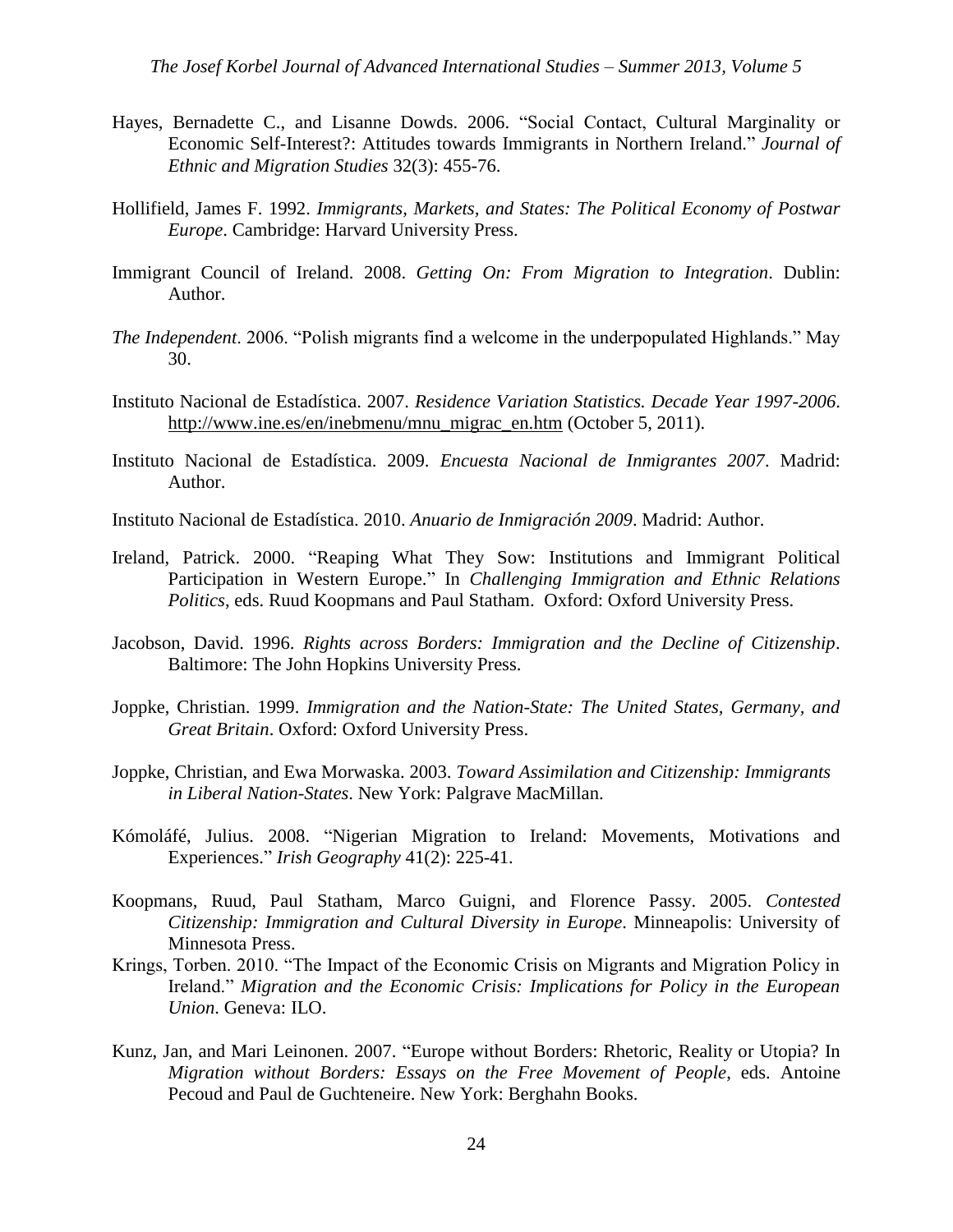- Lavenex, Sandra. 2007. "Shifting Up and Out: The Foreign Policy of European Immigration Control." In *Immigration Policy in Europe: The Politics of Control*, eds. Virginie Guiraudon and Gallya Lahav. London: Routledge.
- Lenski, Gerhard. 1966. *Power and privilege: A theory of social stratification*. New York: McGraw-Hill.
- Massey, Douglas, Rafael Alacron, Jorge Durand, and Humberto Gonzalez. 1987. *Return to Aztlan: The Social Process of International Migration from Western Mexico*. Berkeley: University of California Press.
- Messina, Anthony. 1989. *Race and Party Competition in Britain*. Oxford: Oxford University Press.
- Messina, Anthony. 2007. *The Logics and Politics of Post-WWII Migration to Western Europe*. Cambridge: Cambridge University Press.
- Ministerstwo Spraw Zagranicznych. 2009. *Raport o Sytuacji Polonii i Polaków za Granicą*. Warsaw: Author.
- Money, Jeanette. 1999. *Fences and Neighbors: The Political Geography of Immigration Control*. Ithaca: Cornell University Press.
- Morawska, Ewa. 1994. "In Defense of the Assimilation Model." *Journal of American Ethnic History* 13(2): 76-87.
- Papadapoulos, Theodoros. 2011. "Immigration and the Variety of Migrant Integration Regimes in the European Union." In *Migration and Welfare in the New Europe: Social Protection and the Challenges of Integration*, eds. Emma Carmel, Alfio Cerami, and Theodoros Papadopoulos. Bristol, UK: Policy Press.
- Papademetriou, Demetrios, Madeleine Sumption, and Aaron Terazzas. 2010. *Migration and Immigration Two Years after Financial Collapse: Where Do We Stand?*. Washington, DC: Migration Policy Institute.
- Perez, Nieves O. 2003. *Spain: Forging an Immigration Policy*. <http://www.migrationinformation.org/feature/display.cfm?ID=97> (September 5, 2011).
- Piore, Michael J. 1979. *Birds of Passage: Migrant Labor in Industrial Societies*. New York: Cambridge University Press.
- Portes, Alejandro. 2007. "Immigrant Transnational Organizations and Development: A Comparative Study." *International Migration Review* 41(1): 242-81.